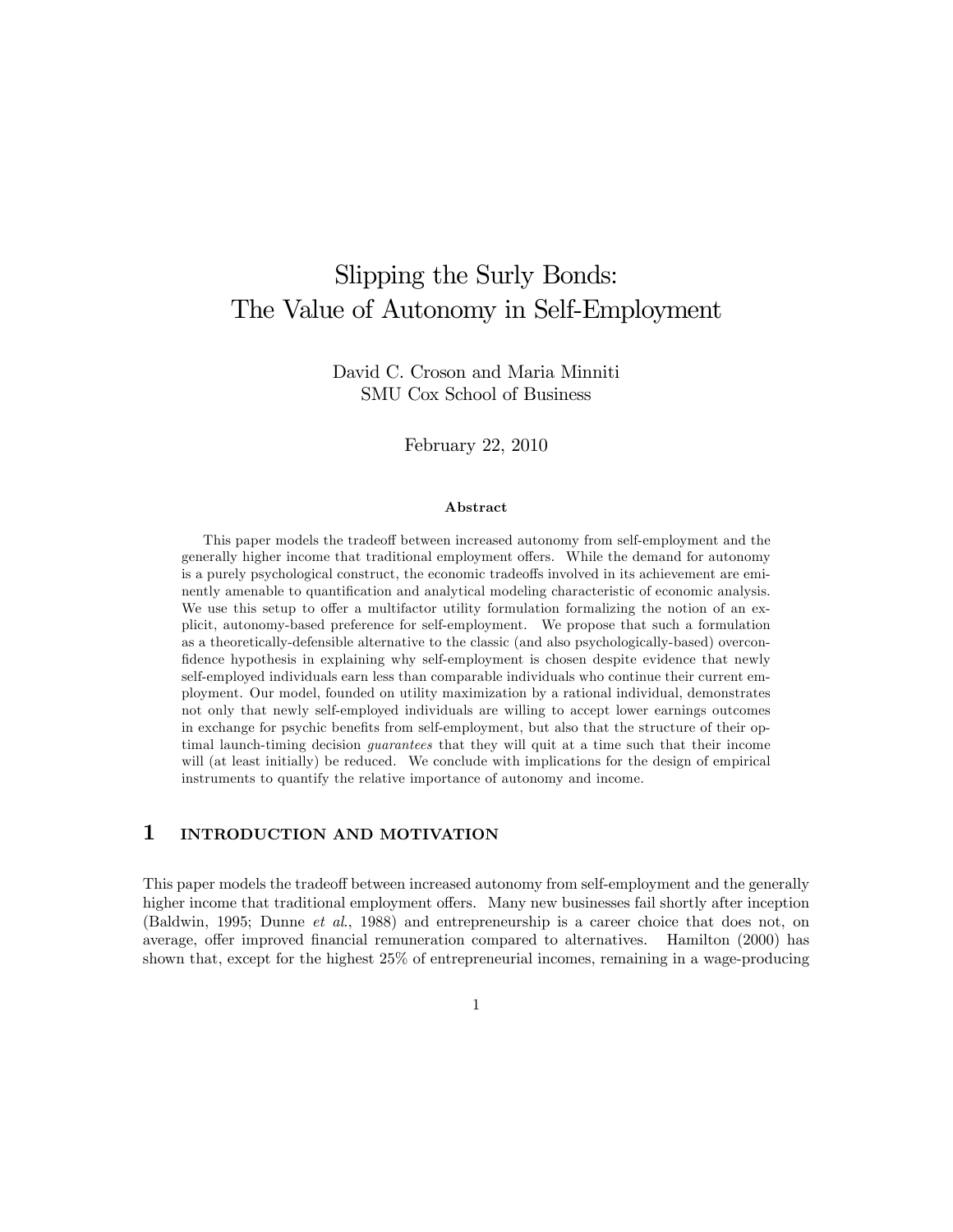job (or moving back to it) makes more economic sense than starting a new business. Thus, utilitymaximizing individuals who switch from employment to self-employment must be gaining *something* in exchange for the income they forgo: the usual explanation is "autonomy."

The entrepreneurship literature has produced several empirical papers showing autonomy (also referred to as independence or freedom) to be an important motivator for choosing to be selfemployed (among them are Blais and Toulouse 1990, Birley and Westhead 1994, Carter et al. 2003, Feldman and Bolino 2000, Gatewood et al. 1995, Kolvereid 1996, Shane et al. 2001, and Shane  $et \ al.$  2003). Unfortunately, rather than offering an explanation, some of this empirical evidence provided leads organically to further questions of construct validity, since explaining the fact that people want to start their own business in order to be autonomous because they value autonomy is somewhat tautological (van Gelderen and Jansen 2006, Shane et al. 2003). We hope to resolve this circularity using our model of the value of autonomy to distinguish cause from effect.

While this desire for autonomy is a psychological construct, the economic tradeoffs involved in its achievement are eminently amenable to quantification and analytical modeling characteristic of economic analysis. We use this setup to explain why individuals move to self-employment despite the economic disadvantages of doing so without assuming they are inherently irrational or making a decision error. Our model, founded on utility maximization by a rational individual, demonstrates that not only are newly self-employed individuals willing to accept lower earnings outcomes in exchange for psychic benefits from self-employment, the structure of their optimal launch-timing decision *guarantees* that they will quit at a time such that their income will initially be reduced. An immediate increase in income upon self-employment would thus imply either that the individual had gotten spectacularly lucky in an unforeseeable way or that the launch had been delayed beyond the proper time due to her decision error (Croson, 2007).

Indeed, empirical evidence to date has shown only that autonomy is somewhat valued by entrepreneurs – that is, that it enters as an argument into their decision process, via which it can be compared against other desirable aspects of their (self-)employment situation  $-$  but not how much it is valued. Using data from 23 OECD countries, Benz and Frey (2008) showed that the self-employed are significantly more satisfied with their jobs than employed individuals, and documented that such higher job satisfaction is attributable mainly to the more interesting jobs and greater autonomy that self-employment entails. Along similar lines, Chirkov et al. (2003) showed that, across diverse cultures and social practices, autonomy is associated with well-being.

A related empirical regularity – and a corresponding theoretical gap – in the entrepreneurship literature is that prospective entrepreneurs appear to be willing to make tradeoffs between income and autonomy but evidence is lacking on whether these tradeoffs are necessary (or even commonly considered in the decision process). For example, using a sample of 167 semi-structured interviews with nascent entrepreneurs, van Gelderen and Jansen (2006) found that autonomy-based motives can be divided into two main categories. The first category includes "decisional freedom," wherein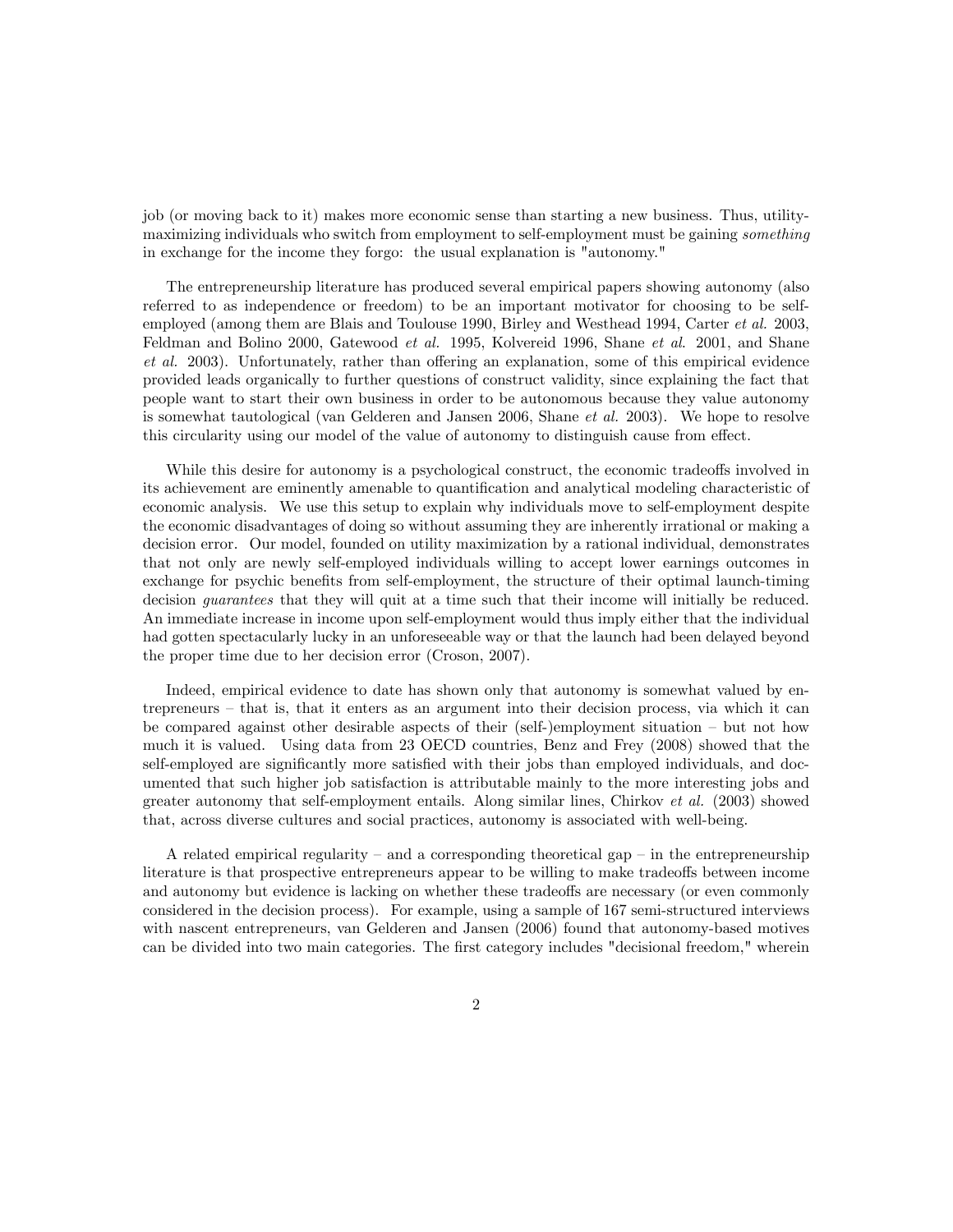interviewees report valuing autonomy because it allows them to be in charge and responsible for outcomes. We may say that these nascent entrepreneurs value autonomy per  $se$  – autonomy qua autonomy, as an end in itself. The second category of motives show autonomy as instrumental to achieving a particular goal – for example, to avoid an unpleasant boss, to act in a self-congruent manner consistent with one's beliefs, or to pursue an outside opportunity that could not be pursued within the confines of the firm (e.g., Hellman, 2007). We may thus say that the class of entrepreneurs reporting this second category of motives values autonomy not directly (as an end in itself) but indirectly (as a means to an end). Such a categorization (and the data underlying it), however, is sharply limited in its ability to analyze the nature of the tradeoff between income and autonomy faced by a prospective entrepreneur, as it includes only interviewees who have already decided to implement this tradeoff in favor of autonomy.

Autonomy may not be the only motivator for self-employment, however. Köllinger and Roessler (2009) advance an "efficient sorting" rationale, arguing that individuals entering entrepreneurship are gaining economic reward rather then being psychologically motivated  $-$  and that market forces relating to the efficient allocation of "leaders" and "followers" give potential entrepreneurs incentives to move toward self-employment independently from of any psychological preference they may have. The flexibility gained from self-employment may also produce economic as well as psychological benefits; Lombard (2001), for example, estimated a positive association between a women's demand for flexibility and the probability of being self-employed, with the association strongest for women with young children. Also, Budig (2006) showed that, over the period 1978-98, women either worked less than 15 hours per week at their business and reported choosing self-employment to juggle work and family commitments, or worked more than 41 hours and reported choosinf self-employment to advance their careers.

Individuals clearly do have preferences for nonmonetary aspects of their jobs and, in the employment relationship as well as in entrepreneurship, are willing to give up some income for an improvement in their nonmonetary job aspects – whether autonomy or otherwise. Thus, we believe it is important to include both economic and psychological motivations in the rational decision process of potential entrepreneurs. Benz and Frey (2007) use self-employment as an important form of independence and show that self-employed individuals derive higher satisfaction from work than people employed in organizations, irrespective of income gained or hours worked. Indeed, several studies in psychology and organizational psychology have found the self-employed differ from the organizationally employed with respect to career anchors and that self-employed are more likely to have autonomy, independence and entrepreneurial creativity anchors (Danziger and Valency 2006, Feldman and Bolino 2000, Yarnell 1998). Prottas (2008) examined whether reported job autonomy provides more value or benefit to the self-employed than it does to employees. Consistently, selfemployed individuals have been found to report greater job autonomy (Hundley 2001, Thompson et al. 1992) and that the desire for greater autonomy was an important motive in their pursuing self-employment (Feldman and Bolino 2000). Also, Hackman and Oldham (1975) suggested that job that provide autonomy are more intrinsically motivating (for most individuals) than those which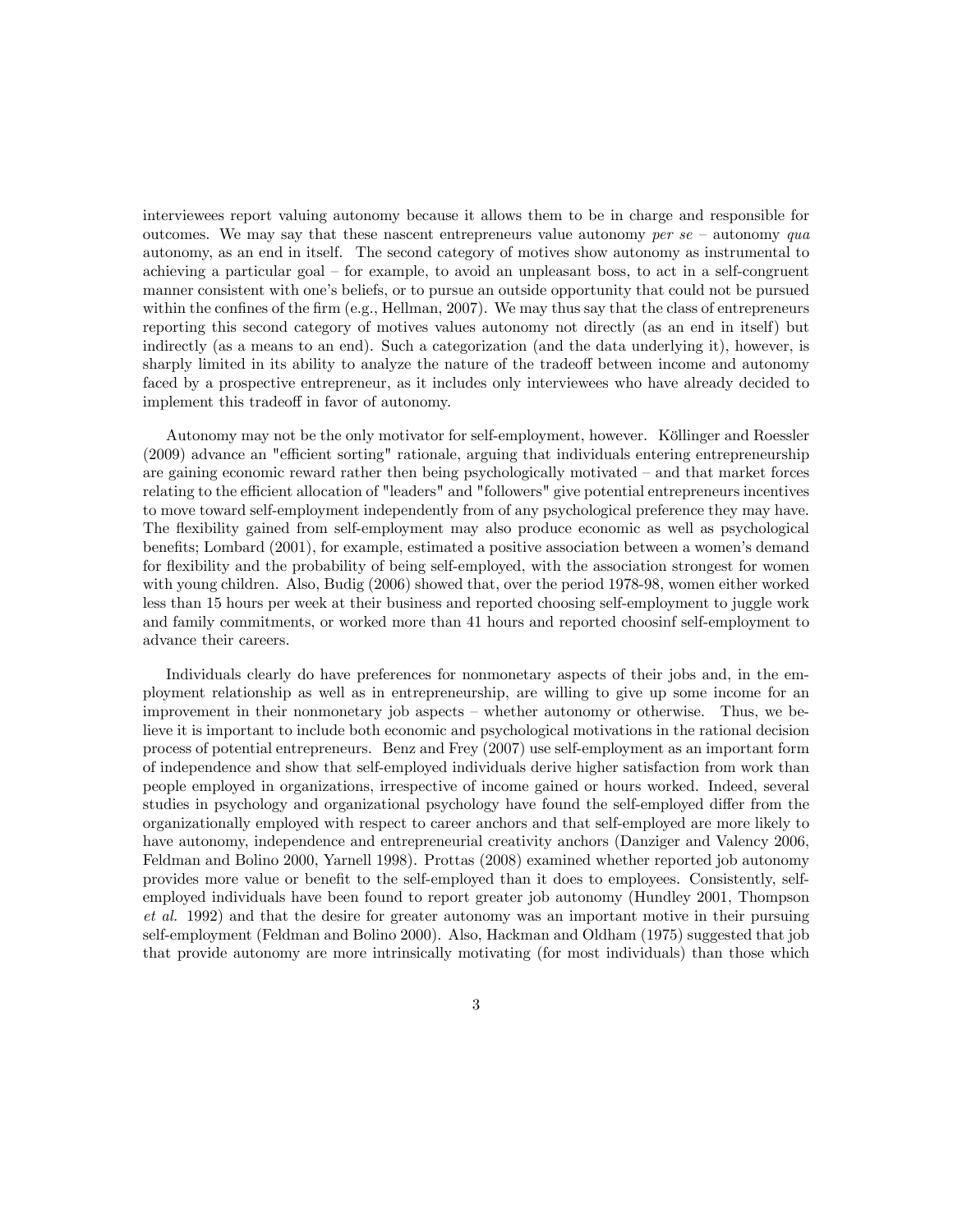are not. Relatedly, the desire to achieve choice over task and career has been predicated to be one of the intrinsic needs individuals seek to satisfy through their employment choices (King 2004, Quigley and Tymon 2006).

Moreover, some studies have found that job autonomy is positively related to desirable attitudes (such as job satisfaction, and life satisfaction) and negatively related to undesirable attitudes (such as turnover intentions) (Kinicki et al. 2002).

In addition, the entrepreneurship literature on self-employment choice  $(e.g., Kawaguchi 2002)$ provides several well-documented reasons an entrepreneurially-oriented employee might experience enough dissatisfaction with a job in a traditional hierarchical organization that she would accept lower wages to be rid of them: resentment of monitoring, personality conflict with co-workers or supervisors, adherence to a fixed schedule, lack of connection between effort and reward, etc. Many of these potential value drivers are rooted in the organizational economics literature, and while the evidence is quite substantial that a large enough aggregate change in one aspect of job design (e.g., improving undesirable aspects of employment) can make up for a small loss in another (e.g., a lower wage), what is missing is a formal analysis of potentially self-employed individuals' willingness to trade one for the other.

What, then, is the causal link between the motivation of autonomy-seeking and the action of the move to self-employment? Leaving organizational employment for self-employment allows the autonomy seeker to "slip the surly bonds" of the twin duty of *obedience* and *loyalty* inherent in any formal employment relationship (Simon, 1951; Masten, 1988). The duty of obedience spells out not only what needs to be done but how it must be done – presumably, tailored to the personal preferences of the manager as well as the economic benefit of the firm. The self-employed individual, free of this constraint, may even perform the exact same actions but at different times or in different manners, forms, or styles.<sup>1</sup> The duty of loyalty  $-$  a responsibility to place the employer's benefit ahead of one's own  $-$  is replaced by the familiar benefit of full ownership of one's own effort (Holmstrom and Tirole, 1989). By substituting self-employment for organizational employment, the autonomy seeker directly creates autonomy and, by relaxing these constraints on her behavior, becomes economically, as well as psychologically, better off.

Analyzing the success of these utility-motivated job-quitters, however, Shane (2008) notes statistical evidence showing that those who start businesses because they "donít like working for other people...donít do very well...(t)heir businesses tend to make less money, grow more slowly...than those of people who start with the goal of making high profits" (Shane 2008, p. 121). At the same time as acknowledging that potential entrepreneurs may chafe under an employment relationship, the entrepreneurship literature simultaneously places great weight on entrepreneurial *overconfi*-

 $1$ Hundley (2001), however, found that the self-employed job satisfaction advantage is relatively small or nonexistent among managers and members of established professions – occupations where organizational workers have relatively high autonomy and skill utilization.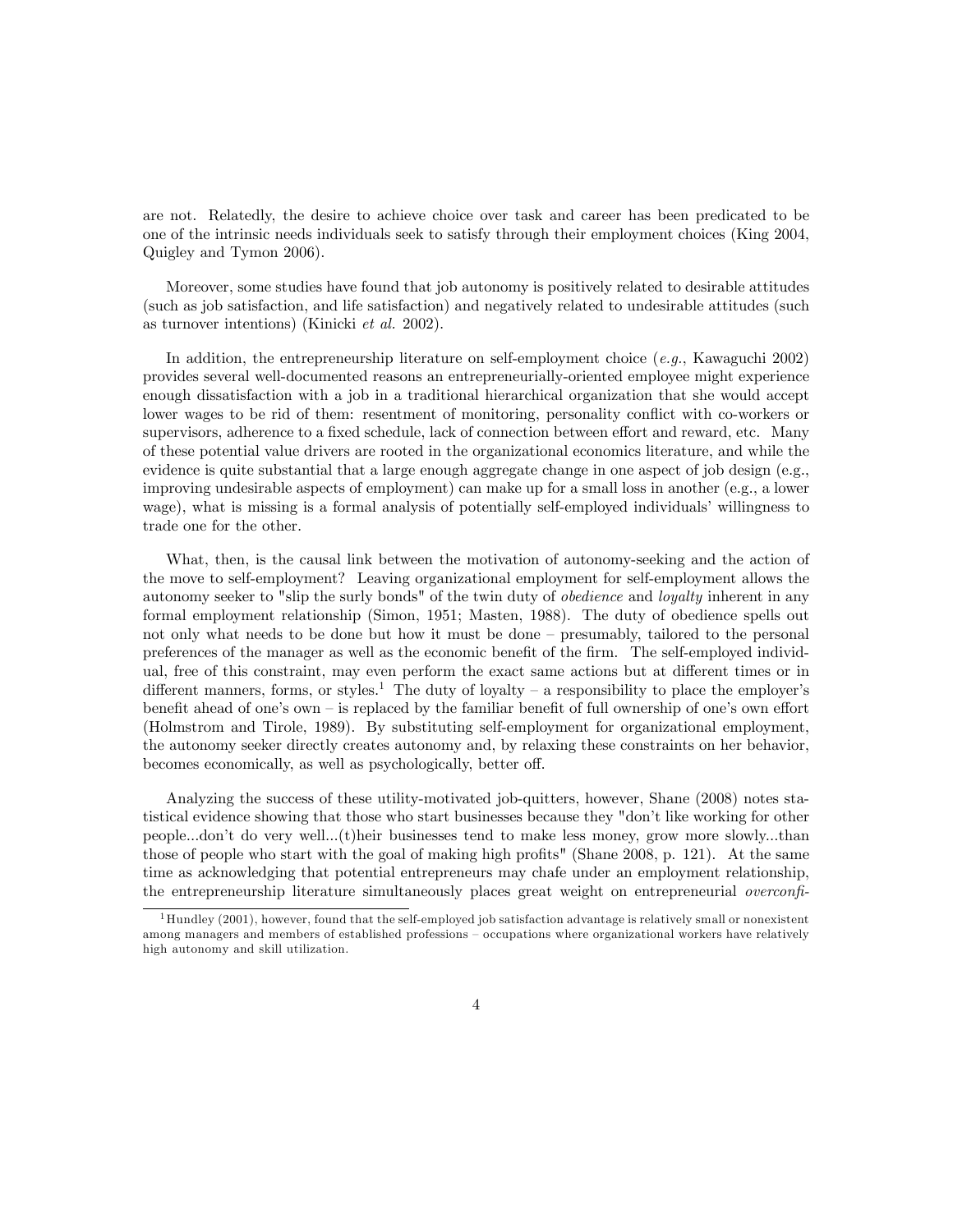dence (Cooper et al. 1988; Busenitz and Barney, 1997; Köllinger et al., 2007) as a reason why entrepreneurs seem to earn systematically lower amounts of income after venture launch (as noted in Shane 2008, pp. 101-02, synthesizing an observational literature dating back several decades). We feel that a multifactor utility formulation formalizing the notion of an explicit, autonomy-based preference for self-employment would serve as a much needed theoretically-defensible alternative to the classic (and also psychologically-based) overconfidence hypothesis. Such a multifactor utility model would also provide a direct link to self-determination theory (Ryan & Deci, 1985; 2000), a well-established psychological theory of motivation. SDT posits simply that autonomy (among other constructs) leads to well-being, and that individualsí quest for increased well-being determines their actions; the parallels to the economic analysis of utility and the link to decision theory are thus straightforward. Using quantitative instruments borrowed from psychology to evaluate newly self-employed people's motivations for making the switch would also shed light on the link between autonomy and new business creation and, in future empirical studies, potentially differentiate the autonomy-seeking explanation from alternative explanations of entrepreneurial entry such as overoptimism, necessity, and purely economic incentives.

### 2 MODEL STRUCTURE

To model the employee's decision process, we follow the basic model setup introduced in Croson  $(2006b)$ . Consider an employee, working in a traditional employment situation that offers a relatively low level of autonomy, who is considering the pursuit of a self-employment opportunity. She knows that the self-employment opportunity offers no fixed wage, but both (a) a superior return on invested capital than passive investment opportunities which are available to the general public and (b) the opportunity for maximum autonomy, which she values. She faces the question, "How long should I work as an employee to accumulate capital for investment in my future self-employment, and when should I quit?"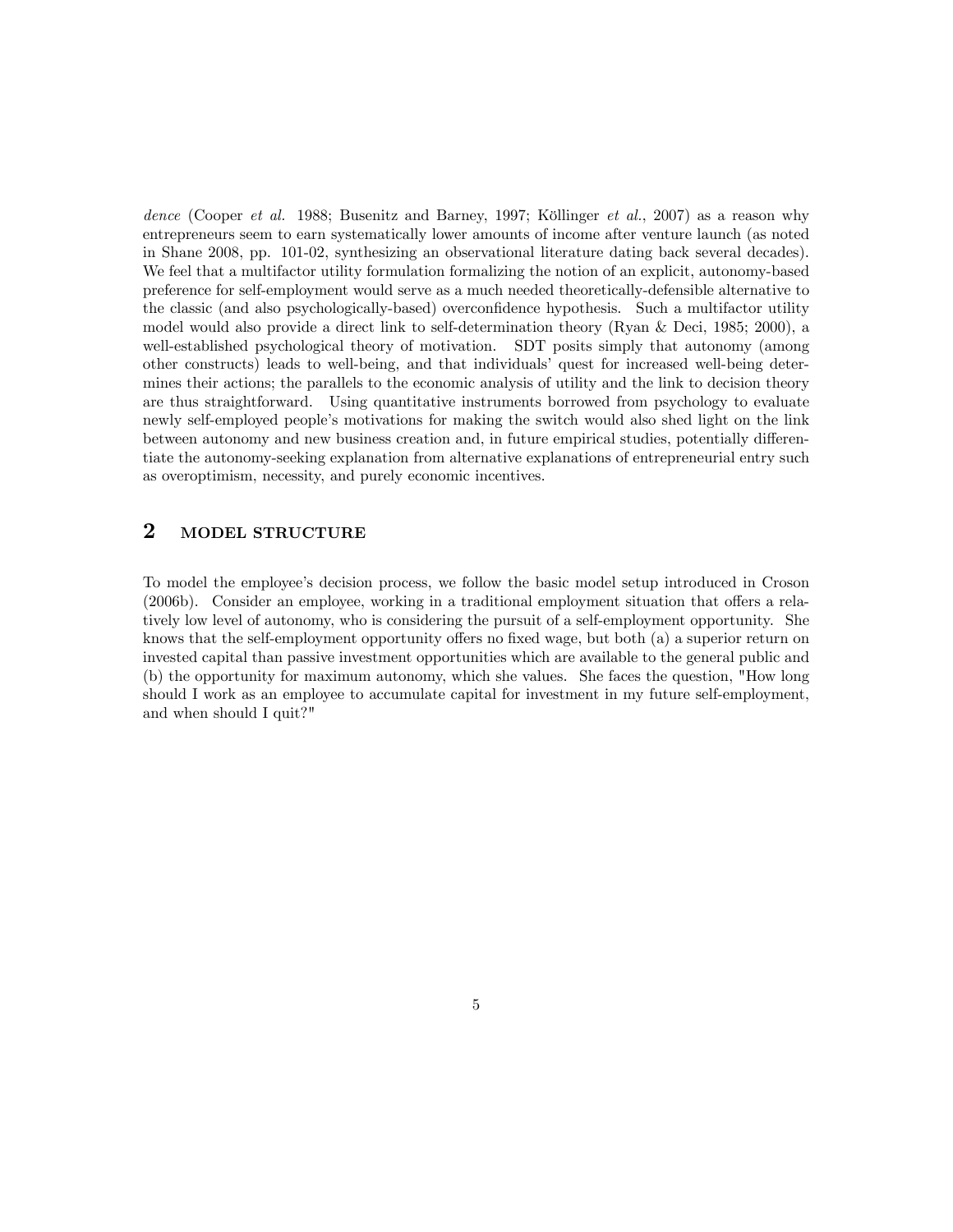#### 2.1 Modeling Lifetime Utility Incorporating Value for Autonomy

Consider the initially-employed individual with lifetime utility function  $U(x|\delta, \theta_e, \theta_s, T, w_e, r, n, a)$ defined by

$$
U(x) = \underbrace{\int_{t=0}^{x} \delta^{t} u(\theta_{e})}_{\text{NPV of utility from employment}} + \underbrace{\int_{t=x}^{T} \delta^{t} u(\theta_{s})}_{\text{NPV of utility from (self-)employment}}
$$
\n
$$
+ \delta^{T} V \underbrace{\int_{t=0}^{x} e^{at(x)} \int_{t=0}^{x} e^{rt}(w_{e} - n)}_{\text{NPV of compound det earnings NPV of net consumption while self-employed}}
$$
\n
$$
U(x) = \underbrace{\int_{t=x}^{T} e^{at}(n)}_{\text{NPV of compounded net earnings NPV of net consumption while self-employed}}
$$
\n(1)

| {z } NPV of utility value of total wealth at retirement

#### where

 $x$  represents the time between 0 and  $T$  at which she transitions from employment to selfemployment;

 $\delta$  represents the individual's pure rate of time preference at which she discounts future utility;

 $u(\cdot)$  represents her instantaneous utility function (contrasted with  $U(\cdot)$ , which is the her overall discounted utility accumulated during her lifetime)

 $\theta_e$  represents the per-period nonmonetary utility of employment (positive, negative, or neutral);

 $\theta_s$  represents the corresponding per-period nonmonetary utility from self-employment, incorporating its superior autonomy or other desirable attributes;

T represents the individualís future retirement date (after which no wages are earned and at which time capital accumulation is evaluated to determine the terminal wealth level);

 $V(\cdot)$  represents the individual's utility of final wealth (which is a component, but not the entirety, of  $U(\cdot)$ , as described in the Motivation section);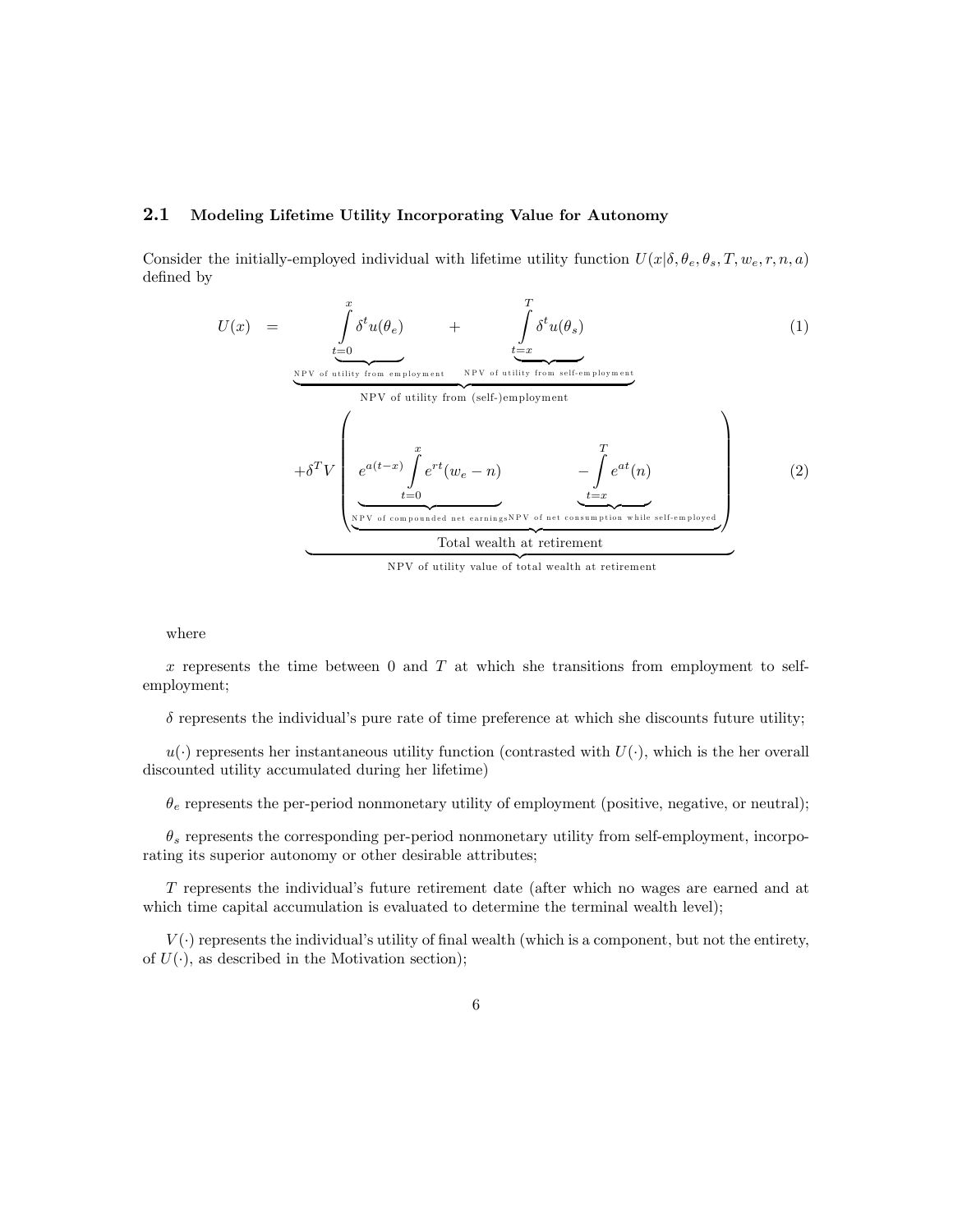$w<sub>e</sub>$  represents the per-period wage rate in effect while the (future self-employed) individual is governed by the traditional employment relationship from time  $0$  to  $x$ ;

 $r$  represents the rate of return on the her accumulated equity while employed;

 $n$  represents the individual's "nut" – essential expenses such as food, clothing, and shelter which must be paid before disposable income can be saved; and finally

a represents the rate of return on her equity while self-employed:

Given these definitions, the overall utility equation  $[1]+[2]$  can be interpreted as a statement of accumulation of both non-monetary utility derived from job conditions and monetary utility derived from wealth, based on the individual's decision of when to transition from employment to self-employment. From the beginning (time  $0$ ) until time x, when the employee quits, she receives a wage of  $w_e$  at the low-autonomy job and earns a rate of r on any accumulated capital. From time  $x$  until her retirement at time  $T$ , the individual works in the high-autonomy self-employment opportunity and receives no wage, but her capital accumulates at rate  $a > r$ . The autonomy of each job is indexed by  $\theta \in [0, 1]$ , where  $\theta = 0$  is the lowest (worst) possible level of autonomy and  $\theta = 1$  is the highest (best) possible level of autonomy, with the assumption that  $\theta_s > \theta_e$ . The  $\theta = 1$  is the highest (best) possible level of autonomy, with the assumption that  $\theta_s > \theta_e$ . individual's overall utility is thus the sum of three factors:

- 1. the net present value of the utility achieved during employment, from time  $0$  until time  $x$ , when the employee quits;
- 2. the net present value of the utility achieved during self-employment, from time  $x$  until time T, when the now self-employed individual retires;
- 3. the utility value of the wealth accumulated from time  $0$  to time  $T$ , which can be further subdivided into the wealth accumulated from time  $0$  to time  $x$  and the wealth accumulated from time  $x$  until time  $T$ .

Recall the empirical findings, cited earlier, that self-employed individuals in practice report nonmonetary utility from self-employment but also earn lower wages in self-employment than they do while working for others. The simplest possible way to incorporate a tradeoff between job (un-)desirability and salary that can handle both (a) the benefits from a high-paying but limitedautonomy job and (b) the inherent desire for self-employment is to model the required wage premium: the amount that an employee would require to prefer the inherently less-desirable lowautonomy job over a benchmark, normally-desirable job (a technique known as the "compensating differential" in the labor economics literature,  $cf.$  Kawaguchi (2002), following Rosen (1986) who credits the fundamental idea to Smith (1776)).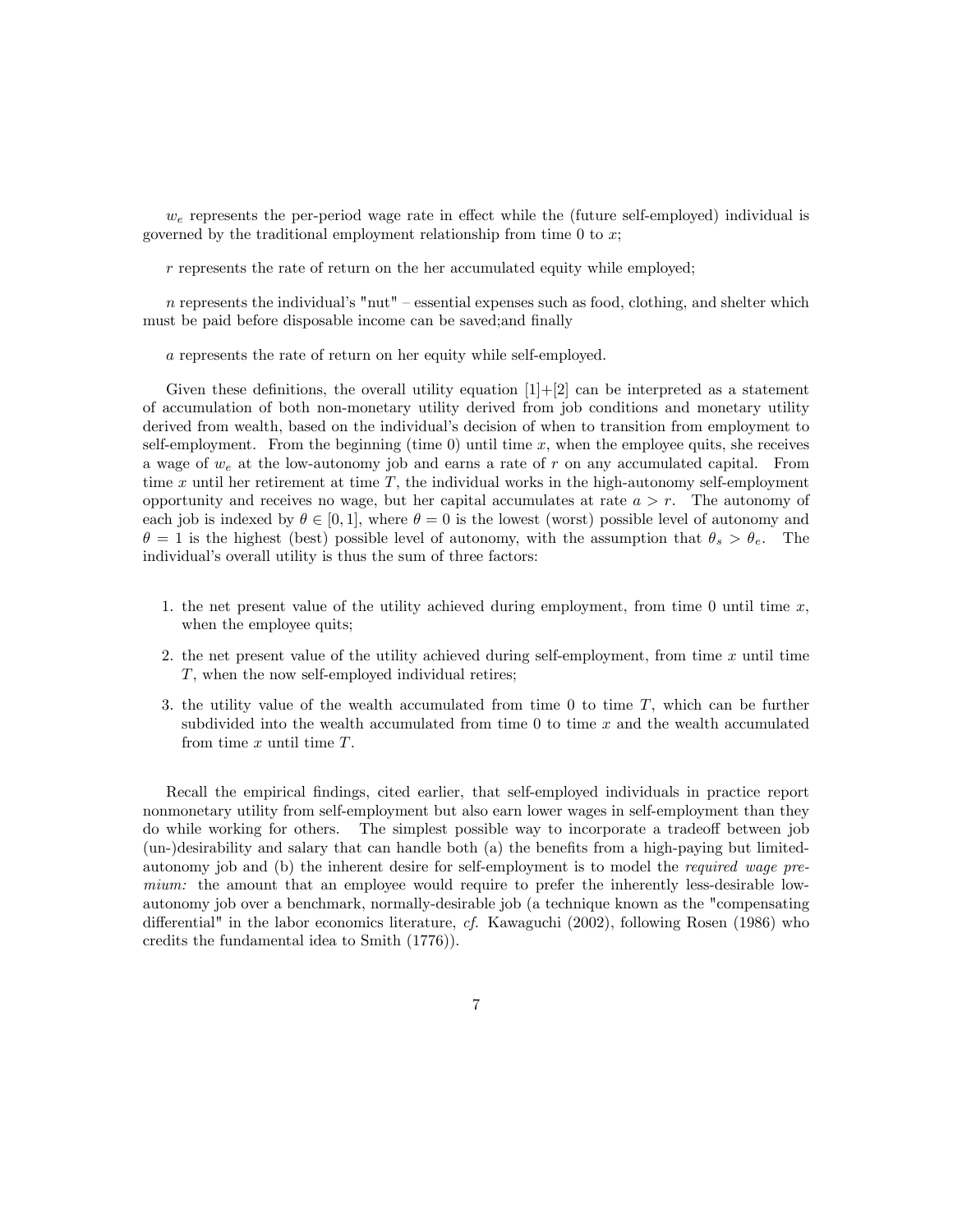Using this method, a (possibly fictitious) normally-desirable job available in the outside labor market, offering a normal level of autonomy and paying a wage of  $w = w$ , becomes the benchmark employment alternative to the low-autonomy job paying  $w_u > w$ . Given that the employee, all else equal, would prefer the highly autonomous job to the less-highly autonomous job but also prefers more money to less, we can define a required wage premium  $p > 0$  such that at wages  $w_u < u p + p$ she prefers to exit the low-autonomy job in favor of self-employment. At a higher wage  $w_u \geq \underline{w} + p$  $= w + p + s$ , she will accept the wage premium to remain in the undesirable job, where  $s > 0$ represents the surplus she receives, over and above the wage premium required to keep her in the unpleasant job. Note that when  $w_u = \underline{w_u} = \underline{w} + p$ ,  $s = 0$  and the wage premium has exactly compensated for the inherent undesirability of the job (due to its lower autonomy); the two jobs are now of exactly equal worth to the employee when the wage premium is taken into consideration.

The interesting case, to which the remainder of this paper's analysis will be devoted, arises when  $w_u > w_u \equiv \underline{w}+p$ . The low-autonomy job is now superior to self-employment at first, and remains so until a critical level of capital accumulation has been reached. The future self-employed individual will stay at the low-autonomy job (presumably dreaming all the while of the psychic utility of future self-employment) because of its high wages  $-$  until she quits to transition to self-employment.

Alternatively, this extra utility from autonomy may be modeled as a psychic utility bonus p which is earned by upgrading from the low-autonomy job to a higher-autonomy one. The individual receiving such a psychic bonus will behave "as if" she is receiving an extra payment of  $p$  in every period she does not need to perform the low-autonomy job. In particular, after striking out into self-employment, she gives up not W but  $W - p$ , since she receives a "virtual income" of p by virtue of having captured the benefits of increased autonomy. Unfortunately for the prospective self-employed individual, these psychic bonuses cannot be reinvested in the business (or deposited in interest-bearing accounts.) While they are "real" in the sense that they do indeed increase her happiness, and therefore influence her decision, they do not compound and thus cannot be treated as exactly the same as actual cash wage payments  $W<sup>2</sup>$ .

It is particularly interesting to consider the interpretations of  $\frac{dU(\cdot)}{d\theta}$  and  $\frac{dU(\cdot)}{dw}$  – the total derivatives of lifetime utility with respect to the level of autonomy and the wage rate, respectively. The ratio  $R = \frac{\frac{dU(\cdot)}{d\theta}}{\frac{dU(\cdot)}{d\theta}}$  between them represents the relative marginal importance, evaluated at the current levels of each, of these two drivers of utility – in effect, the individual's willingness to pay for an

<sup>&</sup>lt;sup>2</sup>This theory thus strongly predicts that a potential future entrepreneur will be *more* disposed towards particularly unpleasant employment situations which pay a wage premium, as she gets a future benefit from capital accumulation (namely, an eventual higher return from capital saved.) Since the extra capital generated accelerates her conversion to self-employment, a potential entrepreneur (who anticipates that she will eventually become self-employed) is more willing than her non-entrepreneurial counterpart to make short-term utility sacrifices in favor of faster capital accumulation. In addition to a personal preference for autonomy, such a potential entrepreneur possesses an option (venture launch) that a typical employee lacks; the wage premium from the undesirable but high-paying job increases this option's value, as shown in Croson (2009).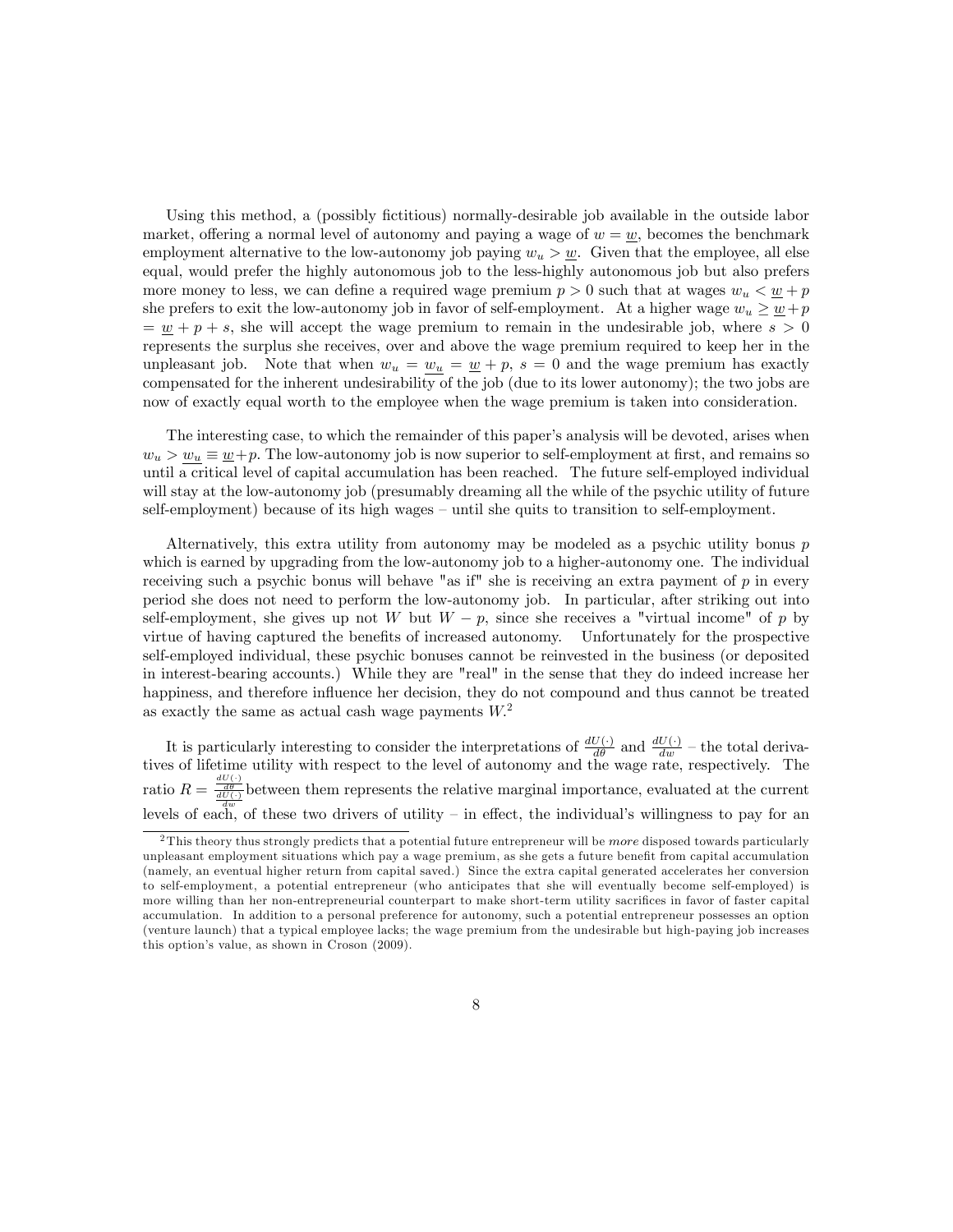increase in autonomy (denominated in monetary units.) These key drivers will be revisited in the section on empirical implications.

### 3 THE INDIVIDUAL'S QUIT DECISION IN A NORMAL JOB

The Croson (2006b) model offers an extensive mathematical analysis of the question of when an individual should quit her job to begin the self-employment opportunity, assuming that the employer chooses a constant wage w and the employee has no particular preference for any particular job or type of job (except that she prefers more income to less).<sup>3</sup> In that model, the individual works as an employee for a certain period of time to build up capital for her self-employment venture; she quits when she has accumulated enough capital that the total earnings from self-employment (in which she earns a superior return on capital but receives no wage) will exceed the total earnings from her employment and returns from her saved-up capital. As an employee, she earns  $w > 0$  as her wage and  $rk$  as her return on capital accumulation, where  $k$  is the amount of capital she invests; self-employed, she earns 0 as her wage but ak as her return on capital, where  $a > r > 0$ . Since, at the instant of quitting, the individualís gross income from self-employment matches her gross income from employment for the first time (i.e.,  $w + rk = ak$ ), this critical level of k accumulation required to trigger conversion to self-employment is  $k^* = \frac{w}{a-r}$ . Croson [2006b] explicitly considers a potential entrepreneur who does not save  $100\%$  of her wages, but instead spends  $n > 0$  on day-to-day living expenses while working as an employee. If she spends  $n \leq w$  per period on essential expenses (her "nut"), while saving the rest for her future venture, the amount of capital accumulated at any given time is determined by the first-order homogeneous ordinary differential equation  $\frac{\partial k}{\partial t} = (w - n) + rk$  with initial condition  $k(0) = 0$  yielding the expression

$$
k(t) = \frac{w - n}{r} \left( e^{rt} - 1 \right). \tag{3}
$$

Solving for t such that  $\frac{w-n}{r}(e^{rt}-1) = \frac{w}{a-r}$  (which is, as above, the condition that the individual has saved enough capital that the return to the self-employed use of this capital is sufficient to replace both her wages and her investment returns) yields the optimal quitting time  $t^*$ :

$$
t^* = \frac{1}{r} \ln \left( 1 + \frac{rw}{(a-r)(w-n)} \right). \tag{4}
$$

<sup>&</sup>lt;sup>3</sup>We adopt the Croson (2006a, 2006b) notation and terminology, with the exception that we model the decisions of an "individual" rather than an "entrepreneur" since self-employment is an endogenous outcome, rather than an assumption, of our model. This distinction will become particularly important when discussing empirical implications.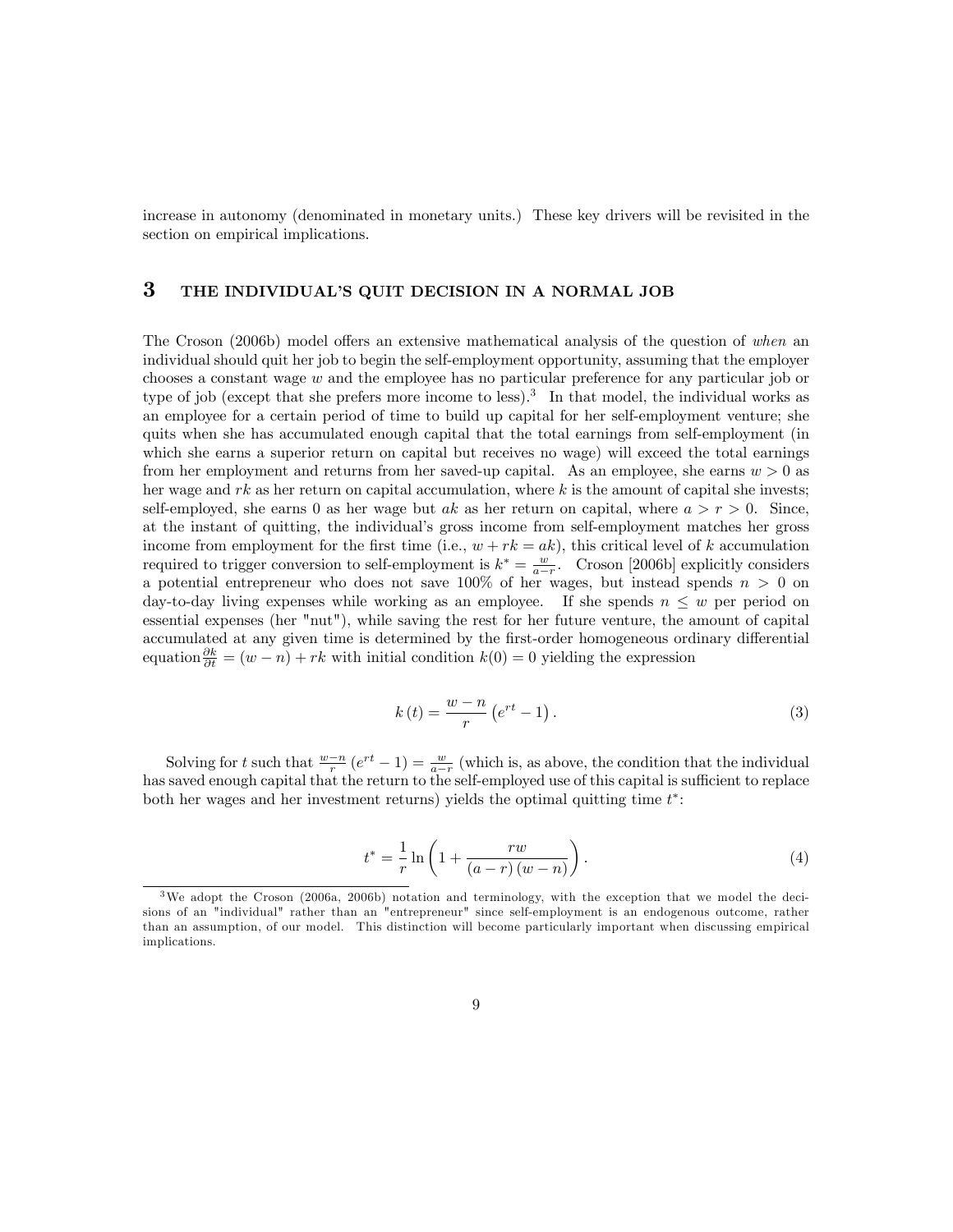This key equation reduces to the original Croson (2006a) timing of  $t^* = \frac{1}{r} \ln \frac{a}{a-r}$  when  $n = 0$ .

#### 3.1 THE INDIVIDUALíS QUIT DECISION IN AN UNDESIRABLE JOB

The above analysis explicitly omits any preference of the employee for a particular type of job (whether as employee or self-employed.) The above analysis must thus be augmented with the two-factor utility model in [1] incorporating the individual's explicit preferences for both autonomy and income so that it can

- 1. determine the rate of accumulation of capital while the employee is still in the low-autonomy (e.g., traditional employment) job,
- 2. determine the correct decision rule for the employee about when to quit (incorporating her preferences for the autonomy offered by each job type), and
- 3. calculate the amount of capital that will have been accumulated (and from which future income stems, once conversion to self-employment occurs) once the individual decides to quit, so that the model can accurately characterize her post-conversion income stream.

#### 3.2 Methodology Note: Distinguishing Between Financial and Utility Flows

It is important to exercise care in distinguishing between financial flows and non-financial utility flows. In accounting for the accumulated capital of the individual once she has entered selfemployment, we must model the income from self-employment as ak rather than  $ak + p$ , because the extra "income"  $p$  is a utility flow (not a cash flow). As such, it is by definition consumed during the current period and does not increase the amount of capital available for the next period. Similarly, when accounting for the capital accumulated *before* quitting, it is important to model the income from the low-autonomy job as  $w + rk$  rather than  $w + rk - p$ ; the former is the net financial flow to the individual whereas the latter is the net utility flow.

When accounting for the quitting decision, however, it is equally important to *include* this relevant difference between employment and self-employment. The individual, who presumably wishes to maximize her overall happiness and not merely her overall income, includes the psychic bonus in modeling future utility flows when deciding when to quit, despite the fact that this psychic bonus does not accrue to her capital account.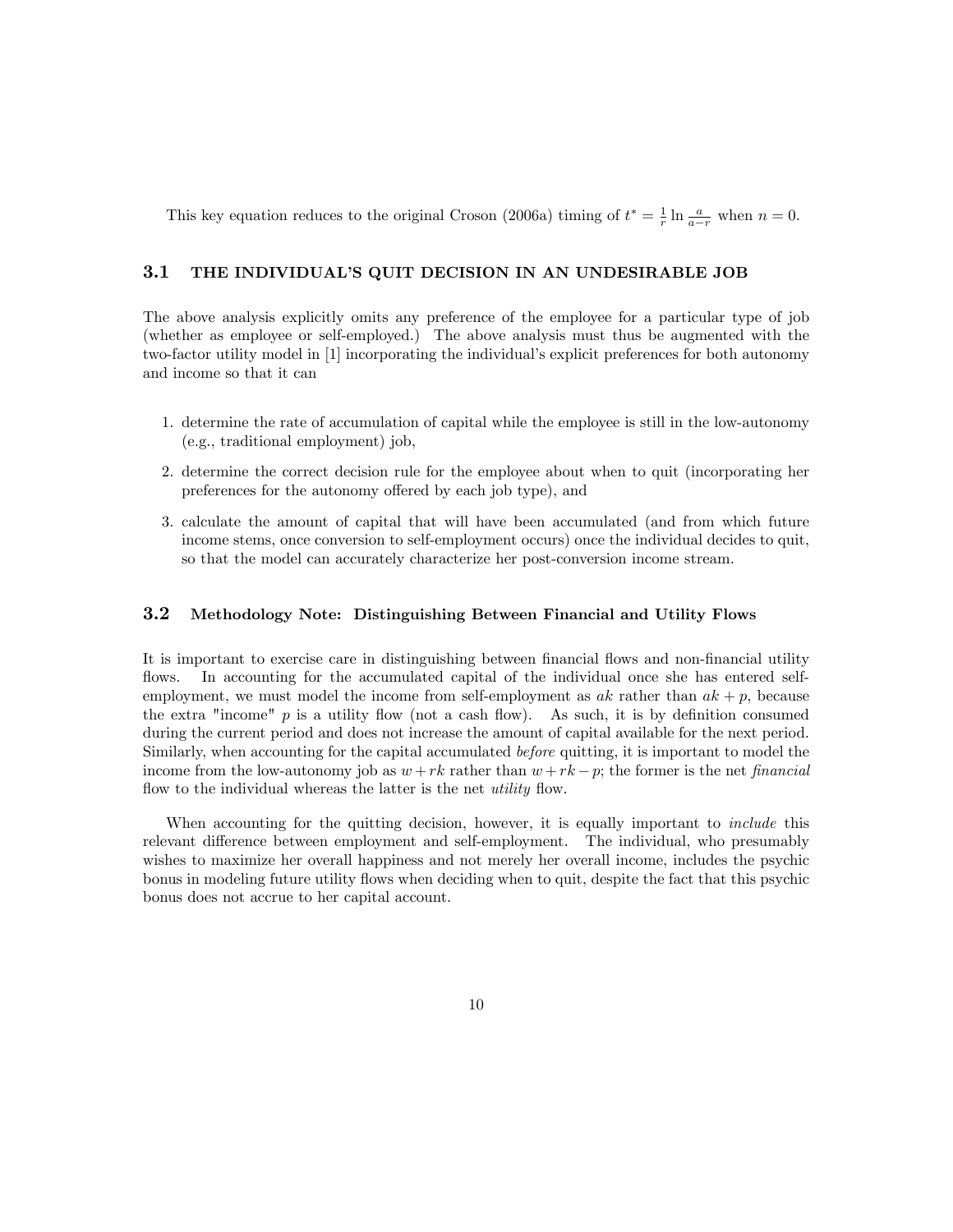#### 3.3 Capital Accumulation and Utility in the Low-Autonomy Job

The individual employed in the low-autonomy job at time  $t = 0$  starts with capital  $k(t) = k(0) = 0$ and accumulates a financial flow of  $f_t = W - n + rk(t)$  in each period, which can be rewritten as  $f_t^c = \underline{w} + p + s - n + rk(t)$ . She accumulates a net utility flow of  $u_t^c = \underline{w} + s - n + rk(t)$ , since the psychic premium  $p$  is "eaten" by the requirement of staying at the restrictive job.

Before the option to quit is exercised, her capital stock at time  $t$  is thus the solution to the first-order homogeneous differential equation  $\frac{\partial k}{\partial t} = \underline{w} + p + s - n + rk(t)$  with initial condition  $k(0) = 0$ , yielding

$$
k(t) = \frac{(e^{rt} - 1)}{r} (\underline{w} + p + s - n)
$$
 (5)

#### 3.4 Capital Accumulation Levels Characterizing the Individual's Quit Decision

The amount of net utility that the individual receives while working under the employment relation is  $u_t^c = \underline{w} + s - n + rk(t)$  and the amount of net utility that she will receive after transitioning to self-employment is  $u_t^e = ak(t) - n$ . Since  $a > r$ , the amount of k accumulated will eventually grow large enough that  $(a-r)k(t) > w+s$  and thus that  $u_t^e > u_t^c$ , at which point the individual will quit and transition to self-employment. The minimum level of k required such that  $u_t^e = u_t^c$  is thus

$$
k^*(t) = \frac{\underline{w} + s}{(a - r)}
$$
\n<sup>(6)</sup>

#### 3.5 Timing of the Individual's Quit Decision from the Low-Autonomy Job

We can now calculate the length of time until the individual chooses to quit the low-autonomy job. Since  $k(t) = \frac{(e^{rt}-1)}{r}(\underline{w}+p+s-n)$  and, at the time of quitting,  $k(t) = \frac{\underline{w}+s}{(a-r)}$ , equating the two allows us to find the unique level of capital accumulated at the time t at which  $u_t^e = u_t^c$ , which is the necessary first-order condition that implicitly and simultaneously identifies both the optimal quit time  $t^*$  and the amount of capital  $k(t^*)$  accumulated at the optimal quitting point. Since these two quantities coincide, we conclude that  $k(t^*) = k^*(t) = \frac{w+s}{(a-r)}$  and can thus solve [5] to calculate the optimal quitting time  $t<sub>u</sub><sup>*</sup>$  that maximizes the total utility of the individual, which is

$$
t_u^* = \frac{1}{r} \ln\left(\frac{a}{(a-r)} - \frac{r(p-n)}{(a-r)\left(\underline{w} + p + s - n\right)}\right) \tag{7}
$$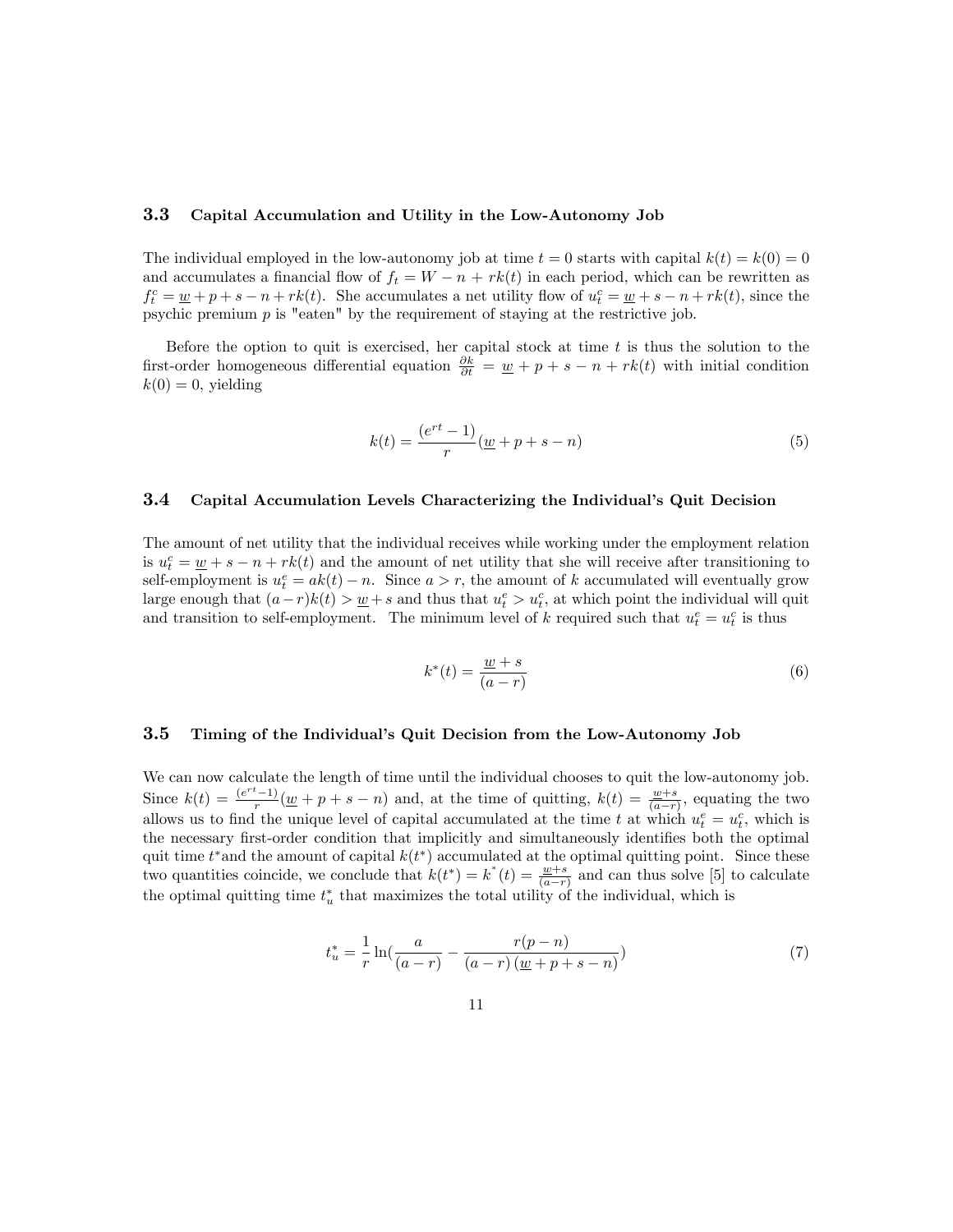#### 3.6 Maximizing Future Wealth Without Regard to Job Preference

In contrast, solving for the optimal quitting time to optimize the individual's wealth (counting only the *monetary* returns from the two alternative forms of employment, completely independent of her job preference for autonomy), rather than equating  $u_t^e = u_t^c$ , equates the two levels of  $\frac{\partial k}{\partial t}$  before and after the quit time; for  $t < t_1$ ,

$$
\frac{\partial k}{\partial t}|t < t_1 = \underline{w} + p + s - n + rk(t) \tag{8}
$$

and for  $t > t_1$ ,

$$
\frac{\partial k}{\partial t}|t > t_1 = -n + ak(t). \tag{9}
$$

Having accumulated capital of  $k_1$ , the individual who now quits at time  $t_1$  in favor of selfemployment thus changes her accumulation rate from  $\frac{\partial k}{\partial t} = \underline{w} + p + s - n + rk(t)$  to  $\frac{\partial k}{\partial t} = -n + ak(t)$ , but starts with initial wealth

$$
k(t_1) = k_1 \equiv \frac{(e^{rt_1} - 1)}{r} (\underline{w} + p + s - n).
$$
 (10)

The post-quitting capital accumulation process thus has the property that  $\frac{\partial k|t\geq t_1}{\partial t} = -n + ak(t)$ with initial condition  $k(t_1) = k_1$ , yielding

$$
k(t \mid t \ge t_1) = e^{a(t-t_1)} k_1 - \frac{n(e^{a(t-t_1)} - 1)}{a}.
$$
\n(11)

Note that this is the simple difference of two streams of payments: the first term represents the "income stream" from the initial investment of  $k_1$  compounding at rate  $a$ , while the second represents the "cost drag" effect of making a payment of  $n$  in each period to cover the individual's living expenses. Since by [5] we know that  $k(t_1) = k_1 \equiv \frac{(e^{rt_1}-1)}{r}(\underline{w}+p+s-n)$  for any time  $t_1$ when the individual might quit (and not merely at the optimal time  $t_1 = t^*$ ), the post-quitting capital  $k(t \mid t \geq t_1)$ , a function of  $k_1$ ,can be rewritten as an explicit function of the chosen quit time  $t_1$ :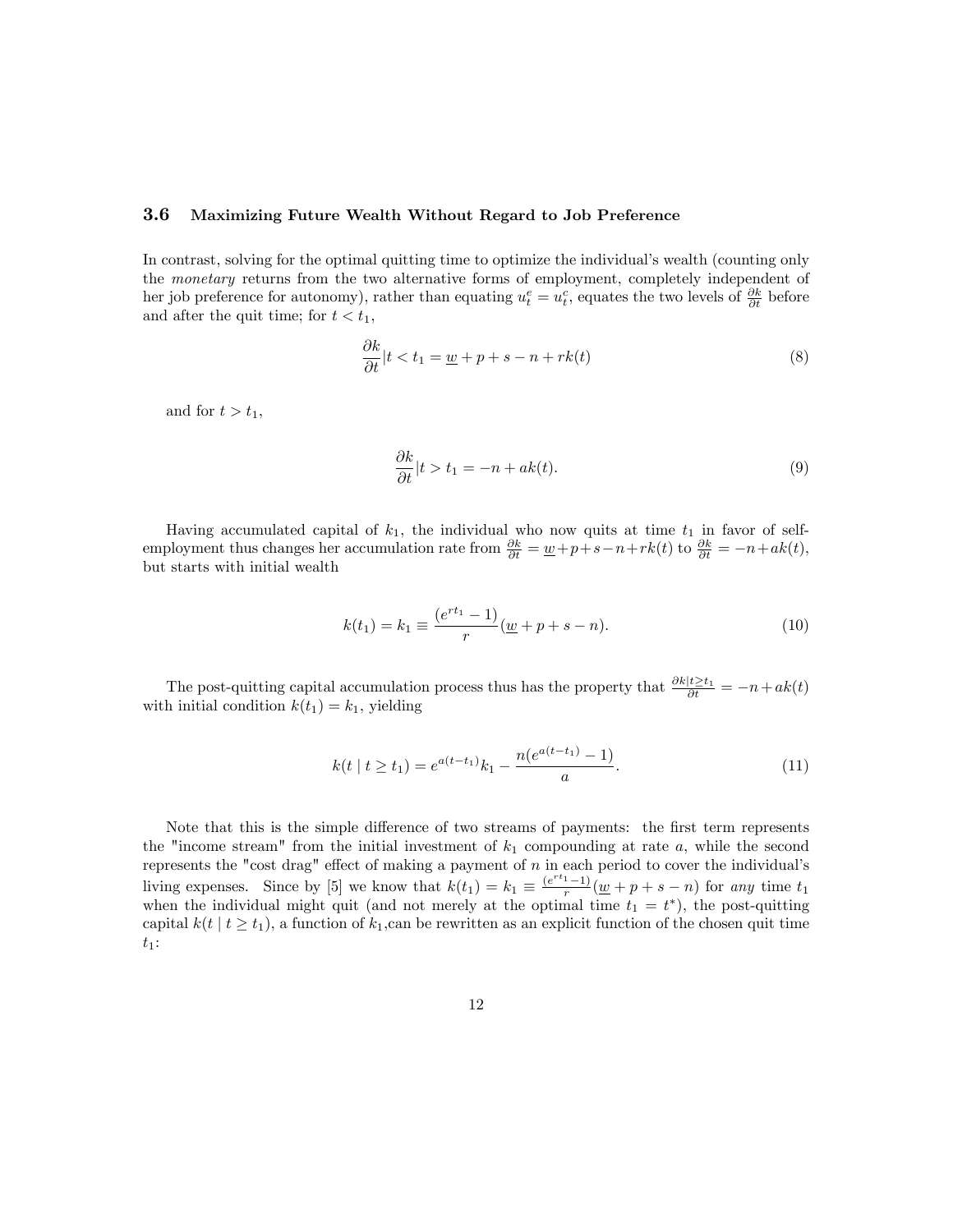$$
k(t \mid t \ge t_1) = e^{a(t-t_1)} \frac{(e^{rt_1} - 1)}{r} (\underline{w} + p + s - n) - \frac{n(e^{a(t-t_1)} - 1)}{a} \tag{12}
$$

Having thus (somewhat torturously) derived the individualís post-quitting wealth as a direct (rather than implicit) function of their quit time, it is now possible to directly characterize her wealth at any time  $t \geq t_1$  based on the chosen quit time  $t_1$ . Differentiating [12] with respect to  $t_1$  (the quit time) and solving the first-order condition to find the optimal  $t_k^*$  that maximizes the individual's wealth at any time  $t \geq t_1$  yields

$$
t_k^* = \frac{1}{r} \ln\left(1 + \frac{rW}{\left(a - r\right)\left(W - n\right)}\right), \text{ where } W = \underline{w} + p + s \tag{13}
$$

Since  $t_k^*$  represents the optimal quitting time to maximize financial wealth and  $t_u^*$  represents the optimal quitting time to maximize overall utility, the net acceleration in quit time due to job dissatisfaction is thus

$$
t_k^* - t_u^* = \frac{1}{r} \ln\left(\frac{a + \frac{nr}{w + p + s - n}}{(a - r)}\right) t_u^* - \frac{1}{r} \ln\left(\frac{a}{(a - r)} - \frac{r(p - n)}{(a - r)\left(\frac{w}{w} + p + s - n\right)}\right) \tag{14}
$$

$$
= \frac{1}{r} \ln \left[ \frac{nr + aS}{(n - p)r + aS} \right] \tag{15}
$$

where the net savings per period  $S = W - n = (\underline{w} + p + s - n)$ .

### 4 CONTRASTING UTILITY- AND WEALTH-MAXIMIZING QUIT TIMES

**Proposition 1** The individual quits unambiguously earlier when including the net utility of staying in the low-autonomy job than when focusing purely on financial returns. Mathematically,  $t_k^* - t_u^* >$ 0:

**Proof.** The result of [14] can be rewritten as  $\frac{\ln[nr+aS]-\ln[(n-p)r+aS]}{r}$ . Since  $ln(·)$  is monotonically increasing, it immediately follows that the numerator (and, by extension, the entire expression) will have the same sign as p when  $r > 0$ . Since  $r > 0$  by assumption,  $t_k^* - t_u^* > 0$  if  $p > 0$ .

Since  $t_k^* - t_u^*$  has the same sign as p (the psychic benefit from transitioning to self-employment), we can also characterize potential "reluctant entrepreneurs" who love their jobs and/or who dread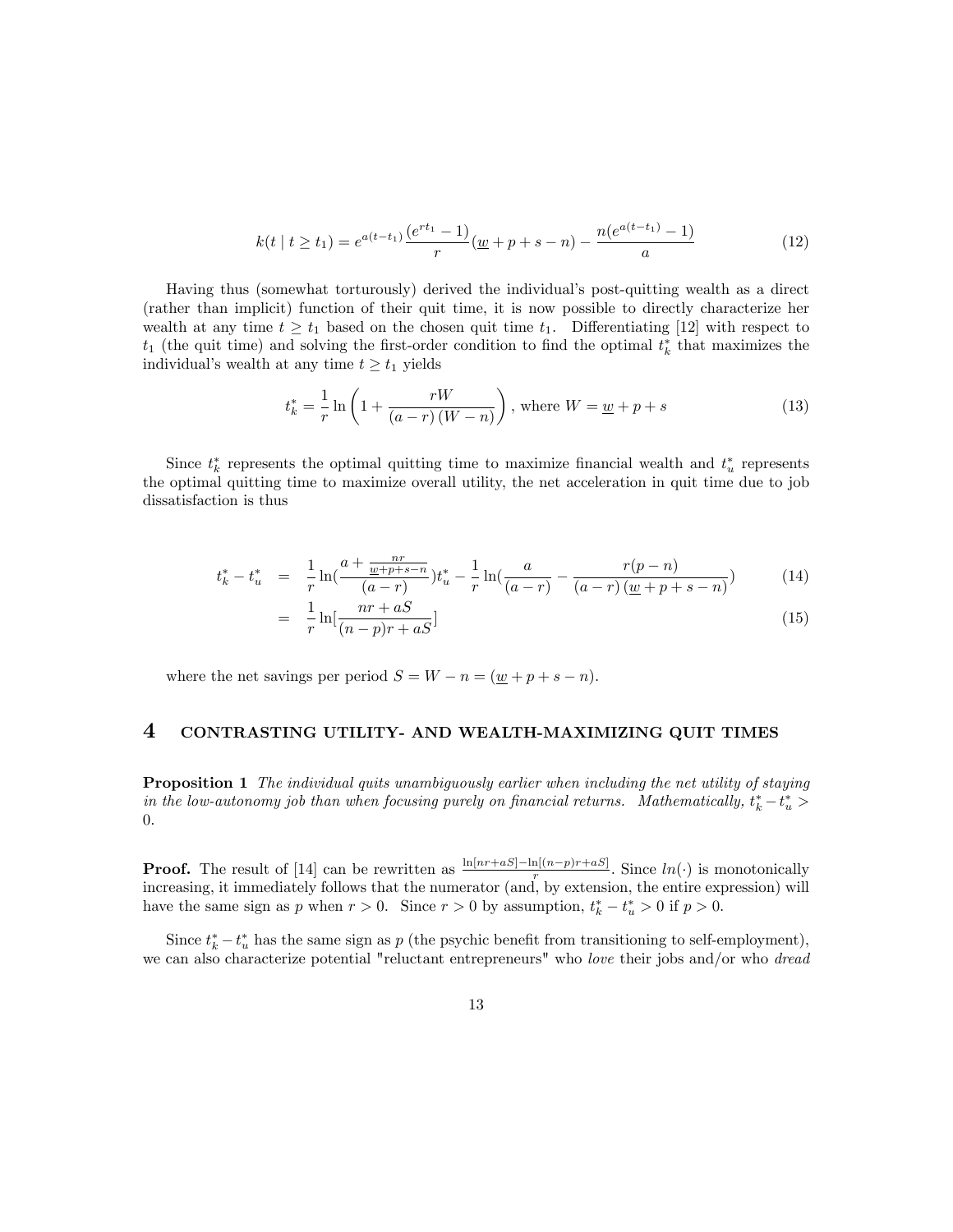self-employment – perhaps because of its requirements for autonomy. We concluded that individuals who value the autonomy from self-employment will leave earlier than if they were solely concerned with long-term wealth maximization. Conversely, reluctant entrepreneurs (who prefer staying in their jobs but who are eventually lured into self-employment with the promise of financial rewards, given that  $k(a - r)$  eventually exceeds  $w + p$ ) would have a negative p, indicating that they would stay in the "pleasant, low-autonomy" employment situation longer than they would if they were concerned solely with long-term wealth maximization, as expected.

Proposition 2 Increasing job dissatisfaction accelerates quit time, as long as the job requires a wage premium. Mathematically,  $t_k^* - t_u^*$  is increasing in p when  $p > 0$ .

**Proof.** Since  $t_k^* - t_u^* = \frac{\ln[n_r + aS] - \ln[(n-p)r + aS]}{r}$  as above, differentiating this additive form of [14] with respect to  $p$ , the degree of unpleasantness of the job, yields

$$
\frac{\partial (t_k^* - t_u^*)}{\partial p} = \frac{\partial}{\partial p} \frac{\ln[\frac{nr + aS}{(n-p)r + aS}]}{r} = \frac{1}{r} \left[ \frac{\partial}{\partial p} \frac{1}{r} \ln[nr + aS] - \frac{\partial}{\partial p} \ln[(n-p)r + aS] \right] \tag{16}
$$

$$
= \frac{1}{r} \left[ \frac{a \frac{\partial S}{\partial p}}{nr + aS} - \frac{-r + a \frac{\partial S}{\partial p}}{(n - p)r + aS} \right] = \frac{1}{r} \left[ \frac{a}{nr + aS} - \frac{a - r}{(n - p)r + aS} \right] \tag{17}
$$

Since  $a > r$ , a simple sufficient condition for [17] to be positive (and thus for  $\frac{\partial (t_k^* - t_u^*)}{\partial p} > 0$ , which was to be proved) is that  $p > 0$  – that is, that the job requires a positive compensating wage premium.

#### 4.1 Implications for Individuals' Final Wealth Accumulation Levels

Since  $t_k^*$  maximizes time T wealth, it follows (from the definition of a unique maximizer) that any choice of x other than  $t_k^*$  will produce less wealth. In particular, choosing to begin self-employment early (at  $t_u^* < t_k^*$ ) will benefit the individual in the short run (her utility will be increased as she starts collecting the psychic benefit  $p$  earlier and for longer over the course of her career) but cost her in the long run, as her long-term wealth will be unambiguously decreased.

Furthermore, a choice of  $x = t_u^*$  rather than a choice of  $x = t_k^*$  will produce lower levels of income from self-employment (and thus increases in wealth accumulation) at any and all times between  $t_u^*$ and T. This implies that the utility-maximizing individuals' self-employment net income  $ak - n$ will be lower compared to the alternative of remaining employed, both (a) at the time  $t<sub>u</sub><sup>*</sup>$  she quits and (b) at any comparable time  $t > t_u^*$  after she quits, given that her income would be maximized if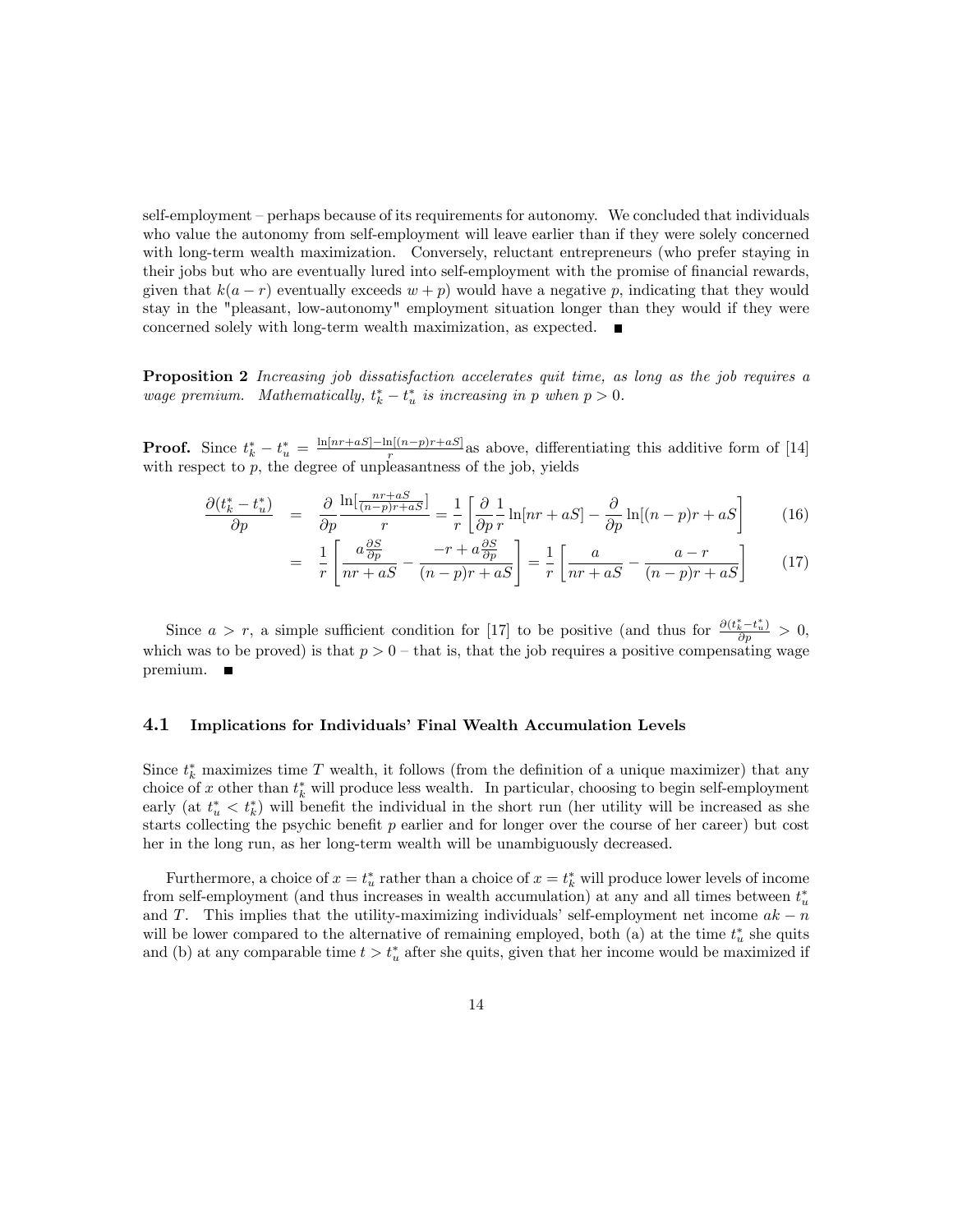she remained employed between  $t<sub>u</sub><sup>*</sup>$  and  $t<sub>k</sub><sup>*</sup>$ . This is a formal theoretical basis for the previously cited empirical observations that nearly every newly self-employed person earns less in self-employment than they would if they continued with their previous employment (Hamilton, 2000; Kawaguchi, 2002; Shane, 2008, p. 101-02). In fact, the mathematics of optimal quitting guarantees that choosing  $x = t_u^*$  will result in a lower marginal income  $ak(t_u^*)$  than would be realized if she waited until  $t_k^*$ , which in turn results in exactly the same marginal income as continuing in the job (as shown in Croson, 2006b and [4], above). Thus, the marginal income from staying in the job must exceed that garnered from self-employment beginning at  $t_u^*$  – and the downward effect on the individual's accumulated wealth from this forgone income must continue not only until  $t_k^*$  but forever afterwards, as less capital will be available to produce future income.

In summary, the individual who quits at time  $t^*_{u} < t^*_{k}$  will end up with less wealth overall, but be happier in the conduct of her career. Although these two effects point in opposite directions, the net benefit to the individual is unambiguously positive since  $U(t_u^*) > U(t_k^*)$  – again, based on the idea that  $t<sub>u</sub><sup>*</sup>$  maximizes the overall lifetime utility  $U(x)$  whereas  $t<sub>k</sub><sup>*</sup>$  maximizes wealth at time T, which is only one component of  $U(x)$ .

### 5 INTERPRETATION OF MODEL RESULTS

This paper has focused on the analysis of a utility-maximization model of the individual's quit decision in the presence of an explicit preference for self-employment. Adding a utility component incorporating an explicit preference for the autonomy resulting from self-employment (or, by extension, the cessation of any other aspect of an explicitly unpleasant job) improves over simpler economic models wherein the individual values only money, enabling a mathematical analysis of the tradeoff between monetary and nonmonetary aspects of career choice. This analysis shows that utility-maximizing individuals will leave employment in an lower-autonomy job sooner than in a normal (benchmark) job, but the reasons are quite different depending on whether the job itself carries both a utility burden and a wage premium or whether the individual simply receives a pure utility benefit from the autonomy of self-employment.

In the case of an actively unpleasant job that pays a wage premium, the individual's decision to leave earlier stems from two reasons: (a) she is willing to accept a lower income given that, in becoming self-employed, she is able to shed the utility burden of the unpleasant job, and (b) because the unpleasant job must pay a wage premium to induce any employee to take it, the individualís savings rate is substantially higher (more than proportionate to the wage differential) and thus capital is accumulated much faster, leading to a shorter time before the individual's target capital accumulation is reached. More unpleasant jobs are intrinsically less desirable but also pay larger wage premia, indicating that a future entrepreneur (who rationally looks forward to their future selfemployment) may use these unpleasant jobs as a springboard to well-capitalized self-employment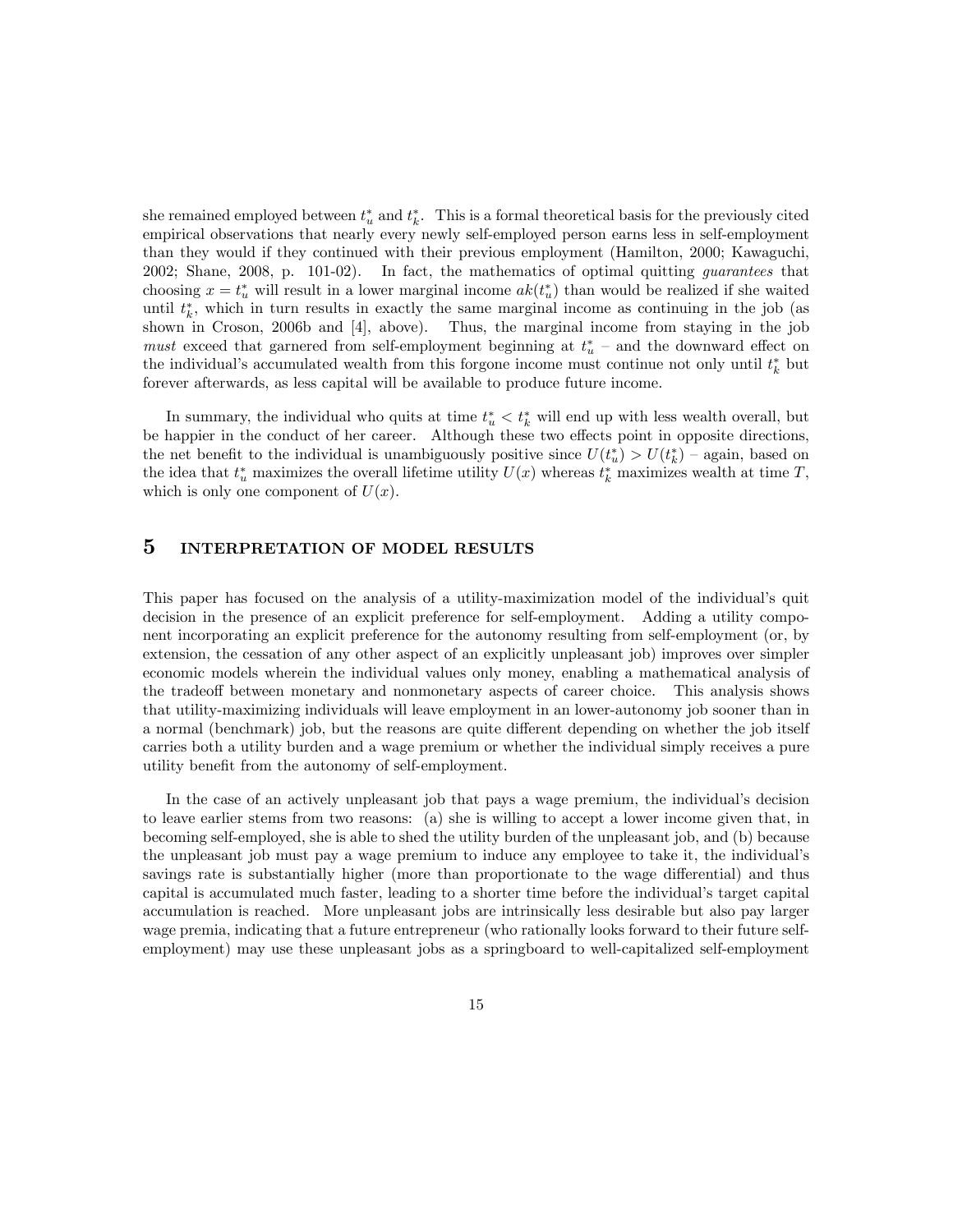– in effect making an *investment* decision: a sacrifice of present job satisfaction in the interest of future wealth.

In the case of a pure utility preference for self-employment (for example, that generated from increased autonomy), the individual leaves employment earlier for two different reasons: (a) she is willing to accept a lower income from self-employment given that her income is effectively "supplemented" by the psychic bonus, and (b) this lower income can be achieved with a lower level of accumulation of financial capital, requiring less time spent working for wages before the transition to self-employment becomes optimal from a utility-maximization standpoint. Such an earlier quit time, however, compromises the long-term wealth accumulation that the individual can achieve over her lifetime; she in effect makes a *consumption* decision: a sacrifice of future wealth in the interest of present job satisfaction.

Regardless of whether this preference is due to a premium wage that increases the speed of capital accumulation or a pure utility preference for self-employment, the effects of this preference point unambiguously towards an earlier conversion to self-employment.

### 6 PROSPECTS FOR IMPROVING EMPIRICAL METHODOLOGY

Traditional measures of the motivations for self-employment contain surprisingly few (and indirect) measures of the value of autonomy, especially given its prominent place in the putative drivers of choice to become self-employed. This criticism may seem surprising given the emphasis (e.g., Blais and Tolouse, 1990; Kolvereid, 1996) on measuring the strength of the already self-employedís preferences for independence. But autonomyís value, although presumably positive, cannot be quantified (and separated from other motivations for self-employment) without also observing what is forgone to achieve it; only its *presence* in the individual's utility function  $-\text{ and not its importance}$ , relative to the other arguments therein  $-\text{can}$  be detected by asking ex post whether it contributed to the decision to convert to self-employment.

We certainly expect that the empirical constructs of independence (as developed in, for example, Blais and Tolouse, 1990; Kolvereid, 1996; van Gelderen and Jansen, 2006) ought also be positively related to the future self-employment choices of current employees, even though this decision to convert to self-employment will not yet have occurred at the moment that their independence was measured. Kolvereid (1996), for example, carefully constructs a *post hoc* measure of individuals<sup>7</sup> desire for independence using self-employed individuals' responses about their wishes to control their own time, have their own approach to work, be their own boss, choose their coworkers, and be able to lead. We do not dispute that it would stand to reason that a similar construct would have predictive value if applied to the still-employed.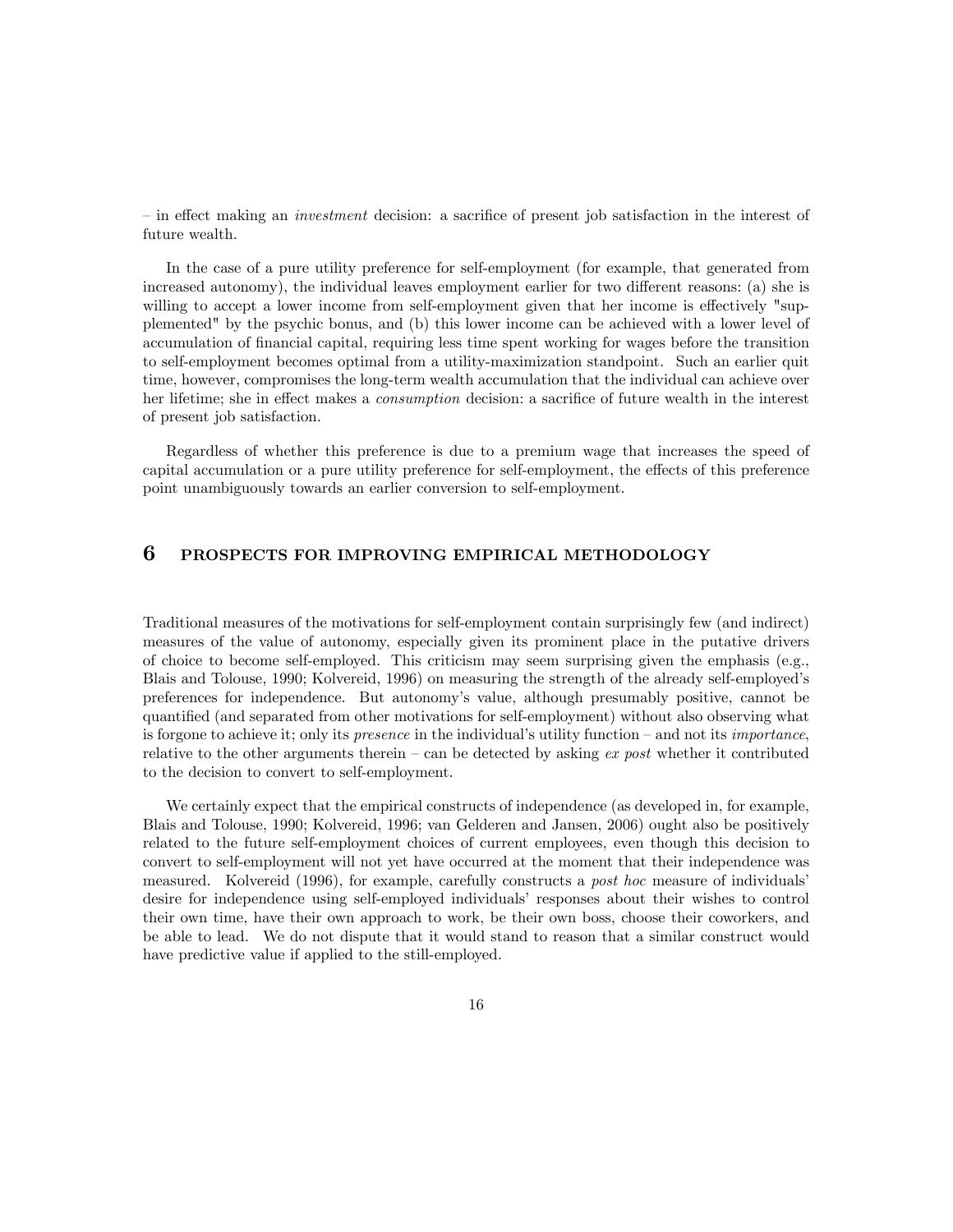Extreme care must be taken, however, in studying these traits in a population entirely composed of the self-employed to avoid a classic problem of sampling on the dependent variable  $-$  especially given that these studies explicitly measure the level of desire for autonomy only in those who have already chosen self-employment, rather than prospectively predicting the population proportion of those who would choose such a switch. Presumably those with very low levels of value for autonomy have been inadvertently omitted from the sample simply because they did not choose to become nascent entrepreneurs. Simply focusing on the first and second moments of the distribution, we can see that the omission of the censored left-hand-tail values of the distribution implies both that the estimates of mean values will clearly be skewed upward and the variance of the overall population will be underestimated – both factors lending an unwarranted statistical significance to the parameters estimated. Fortunately, by measuring the distribution of the value of autonomy (even in a post-decision sample of the self-employed) it should be possible to reconstruct the implied distribution on the population by extrapolating it from the censored sample of presumably highautonomy-valuing individuals, evaluating the fit of this censored distribution with the right-hand tails of various statistical distributions, and extrapolating the missing data on the distributionís lefthand side that contained the values less than the cutoff that created the self-employed individuals. Only once this full distribution has been characterized can the proper predictive power of such studies be fully realized.

Stronger empirical measurements, however, will be required to explicitly measure the value of this autonomy. Large longitudinal surveys such as the Panel Study of Entrepreneurial Dynamics (PSED) and the Global Entrepreneurship Monitor (GEM) currently fail to provide data capable of capturing and measuring the importance of autonomy in self-employment decisions. The GEM survey, for example, is able to distinguish individuals who start businesses to pursue an opportunity from those who do so because of necessity (the lack of better employment alternatives). This preliminary distinction allows the separation of those individuals for whom self-employment is not really a choice as much as a default option from those who are presumably choosing among two or more alternatives with an objective in mind. The GEM survey then proceeds to question nascent opportunity entrepreneurs on whether independence, as opposed to monetary considerations, were the most important motivator of their decisions. Although this information enables researchers to say whether independence is important for people prospectively involved in starting a business (nascent entrepreneurs, who have committed resources and are actively pursuing a new business opportunity), such a question of whether autonomy is the "first and foremost" motivator is insufficient to allow a quantification of its importance not the assessment of the trade-off between income and autonomy. Once again, the data show only that autonomy is important and, perhaps, which people rank its influence on their overall decision higher than monetary considerations  $-$  a question of rank-ordering two elements of the decision.

A simple calculus-based analogy shows why such data cannot capture either the price or value of autonomy modeled above. The current GEM question asks respondents to compare the ordinal magnitude of two integrals (the *cumulative* effect of income, and the cumulative effect of indepen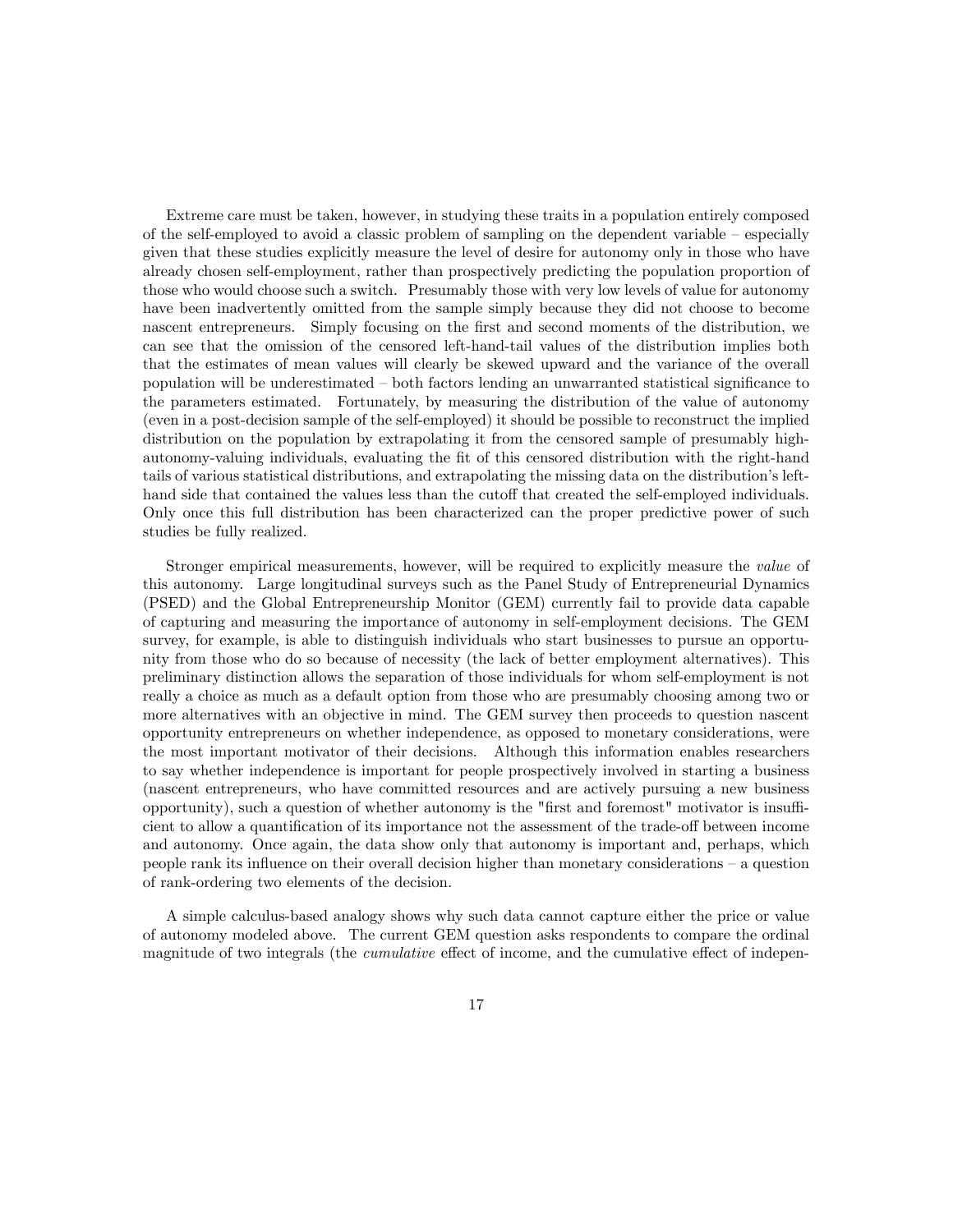dence, each aggregated from zero to their current values) rather than calculating the cardinal ratio of two differentials (the relative *marginal* importance of income and independence, evaluated at their current values.) The use of the comparison of the value of integrals, measured by the GEM survey, stresses the rank order of the importance of various drivers of the decision; in our model, the use of the ratio  $R$  of derivatives stresses, in contrast, the separability of the value of substituting self-employment from the traditional employment relationship into monetary and nonmonetary aspects and, thus, the ability to calculate an implicit price  $P$  of autonomy as the ratio of salary forgone to the amount of autonomy gained. An addition to the GEM survey – perhaps an extension to question  $2(g)(i)$  – would thus greatly improve the testability of all theories of tradeoffs between monetary and nonmonetary rewards.

## 7 Conclusions

We have offered a multifactor utility formulation formalizing the notion of an explicit, autonomybased preference for self-employment. We propose that such a formulation as a theoreticallydefensible alternative to the classic (and also psychologically-based) overconfidence hypothesis in explaining why self-employment is chosen despite evidence that newly self-employed individuals earn less than comparable individuals who continue their current employment. Such a multifactor model also provides a direct link to self-determination theory (Ryan & Deci, 1985; 2000.) SDT posits simply that autonomy (among other constructs) leads to well-being, and that individuals' quest for increased well-being determines their actions; the parallels to the economic analysis of utility and the link to decision theory are thus straightforward. Using quantitative instruments borrowed from psychology to evaluate newly self-employed people's motivations for making the switch would also shed light on the link between autonomy and new business creation and, in future empirical studies, potentially differentiate the autonomy-seeking explanation from alternative explanations of entrepreneurial entry such as overoptimism, necessity, and purely economic incentives.

# 8 Extension: The market for autonomy and a new theory of self-employment

An intriguing extension of the analysis of individual's willingness to pay for autonomy is to analyze the *price* of autonomy as a mechanism for clearing a market for autonomy as a scarce and desirable commodity to be consumed. In microeconomic theory, individuals choose to allocate their budget to consumption such that, for each pair of goods consumed, the quantities of each are chosen such that the marginal rate of substitution between them (represented by  $R$ , the calculated ratio of the two derivatives derived from the individual's relative preference for each) is equal to the price ratio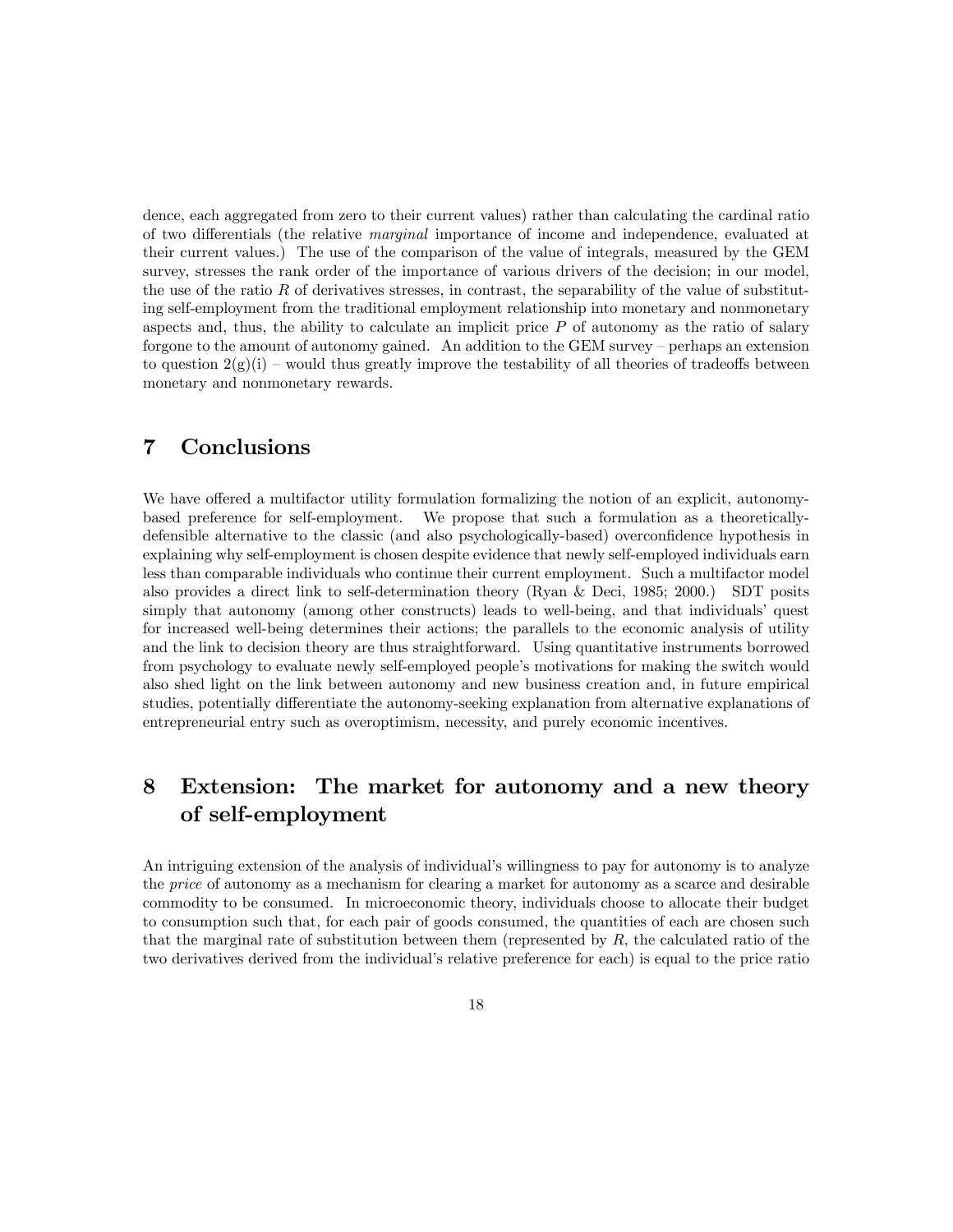(represented by the hypothetical  $P$ , the price of autonomy in terms of forgone income offered by the individuals' employment alternatives.) We have characterized the movement to self-employment as a willingness to trade income for autonomy. This begs the question: given that prospective self-employed individuals are willing to pay for additional autonomy, why can't they simply do so without leaving their jobs?

Autonomy is not traded on a market in any traditional sense. Its price isn't quoted; it can't be easily transferred from one owner to another; its location may not even be apparent to those who seek it. No liquid spot market for it exists. This missing market for autonomy implies that the only way to acquire autonomy is to produce it personally  $-$  a condition termed *autarky* (absence of trade) by trade scholars. We know from nineteenth-century political economy that lack of trade leads to inefficiency in production, as comparative advantages cannot be realized. As a result of the non-tradeability of autonomy, we should not be overly surprised if some individuals in an economy have excess demand for it whereas others have excess supply, and that its apparent value to its holders is less than the apparent value to those who desire it. In this sense each individual is a potential producer of autonomy, some of whom are much more efficient at making it than others. Rather than the production of autonomy becoming the specialty of those most efficient in doing so (following the principle of comparative advantage and divison of labor), the division of labor will be limited by the extent of the market; it will be necessary even for some inefficient producers of autonomy to make some if they value it highly enough, given that they cannot purchase it. Although the individuals who divert resources into the production of autonomy are made better of thereby, such induced vertical integration into the production of this intangible and nontradeable good by inefficient producers thereof is socially destructive, as it diverts resources away from other productive uses and the private value captured by the autonomy producers does not repay the social opportunity cost of these diverted resources. The amount of resources each individual chooses to devote to the production of autonomy thus depends critically  $-$  and perhaps solely, if their relative productivity does not vary across the population  $-$  on their private value for it. This dependence on the individualsí private value for autonomy underscores why it is important to examine the psychological basis that underlies this private value: in the market for autonomy, demand drives supply and not *vice versa*.

Even though autonomy cannot be priced and traded via a traditional market mechanism, a synthetic market for autonomy may arise via contracts (explicit or implicit) between employer and employee. An employment relationship that offers more flexibility but less remuneration, when compared to a benchmark relationship offering a standard level of each, can be thought of as an implicit purchase of autonomy by the employee; similiarly, an employment relationship that offers less flexibility but higher remuneration can be thought of as an implicit sale thereof. Self-employment can thus be characterized as the result of wanting to purchase more autonomy than is available from the employer as a particular supplier; since the demand exceeds the potential supply, this "purchase," if consummated, must take place *outside* the employment relationship. Some transitions to self-employment will thus be the observable realization of these failed transactions, rather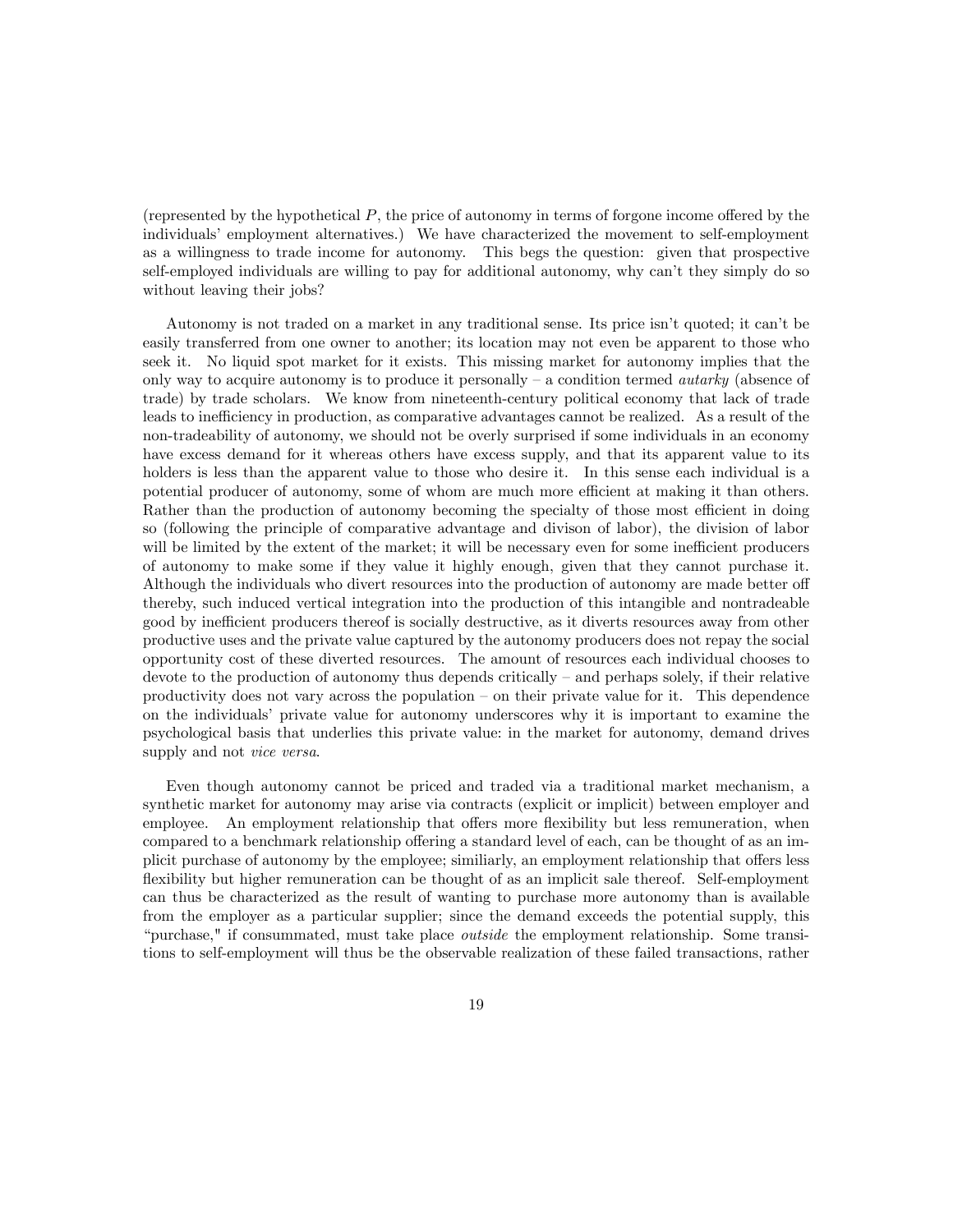than falling into the traditional categories of opportunity recognition, necessity, overconfidence, or pure preference for the outcome. This mismatch of the supply and demand of autonomy within a dyadic employer-employee relationship, coupled with the inability to trade it via market exchange, may thus form the basis for an entirely new categorization of the genesis of self-employment as a response to a missing market characterized by persistent excess demand. Examining this missing market is an extremely promising area for future research.

### 9 References

Baldwin, J.R. 1995. The Dynamics of Industrial Competition. Cambridge, UK: Cambridge University Press.

Benz, M., B. Frey. 2008a. Being Independent is a Great Thing: Subjective Evaluation of Self-Employment and Hierarchy. Economica 75(298): 362-383.

Benz, M., B. Frey. 2008b. The value of doing what you like: Evidence from the self-employed in 23 countries. Journal of Economic Behavior & Organization  $68(3/4)$ : 445-455.

Birley, S. P. Westhead. 1994. A taxonomy of business startup reasons and their impact on firm growth and size. Journal of Business Venturing 9: 7-31

Blais, R.A., Toulouse, J.M. 1990. National, regional or world pattern of entrepreneurial motivation? Journal of Small Business and Entrepreneurship 7: 3-20.

Busenitz, L., Barney, J. 1997. Differences between entrepreneurs and managers in large organizations: Biases and heuristics in strategic decision making. Journal of Business Venturing 12(1): 9-30.

Budig, M. J. 2006. Gender, Self-Employment, and Earnings: The Interlocking Structures of Family and Professional Status. Gender & Society 20(6): 725-53.

Carter, N.M., Gartner, W.B., Shaver, K.G., Gatewood, E.J. 2003. The career reasons of nascent entrepreneurs. Journal of Business Venturing 18: 13-39.

Chirkov, V., R. Ryan, Y. Kim, U. Kaplan. 2003. Differentiating Autonomy From Individualism and Independence: A Self-Determination Theory Perspective on Internalization of Cultural Orientations and Well-Being. *Journal of Personality and Social Psychology* 84(1), 97–110

Cooper, A.C., Woo, C.Y., Dunkelberg, W.C. 1988. Entrepreneurs' perceived chance of success. Journal of Business Venturing 3: 97-108.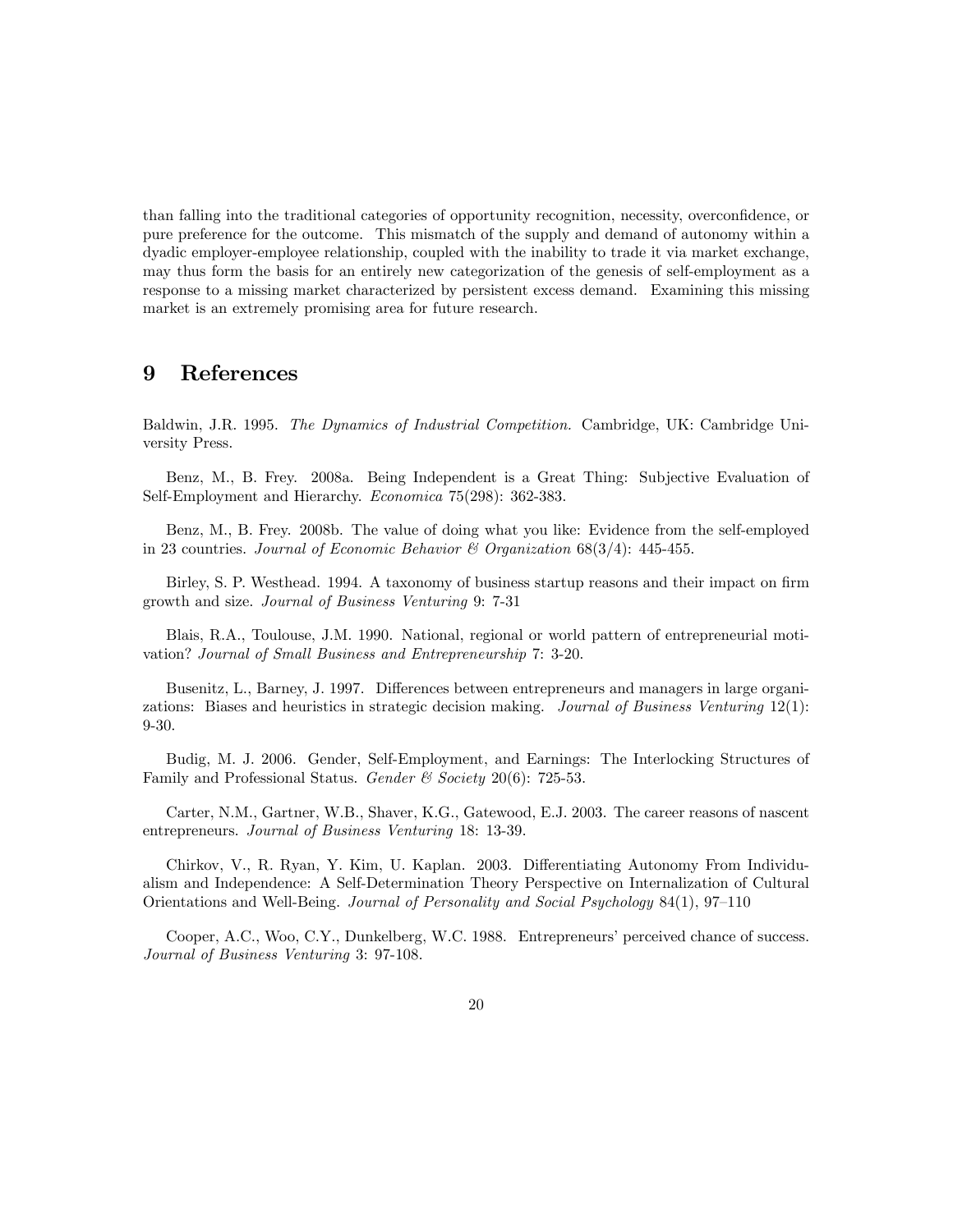Croson, D.C., 2006a. A Theory of Optimal Timing of Venture Launch. Working Paper 060101DC, SMU Cox School of Business.

Croson, D.C., 2006b. Do Quit Your Day Job: Optimal Conversion from Corporate to Self-Employment. Working Paper 060501DC, SMU Cox School of Business.

Croson, D.C., 2007. The Financial Costs of Entrepreneurial Errors in Venture Selection and Launch Timing. Frontiers of Entrepreneurial Research 2007.

Croson, D.C., 2009. Take This Job and Shove It At Time T\*: A Theory of Venture Launch by Dissatisfied Employees. Working Paper 090601DC, SMU Cox School of Business.

Danziger, N. and Valency, R. 2006. Career anchors: distribution and impact on job satisfaction, the Israeli case. Career Development International, 11(4):293-303.

Deci, E., Ryan R. 1985. Intrinsic motivation and self-determination in human behavior. New York: Plenum Press.

Deci, E., Ryan, R. 2000. The "what" and "why" of goal pursuits: Human needs and the self-determination of behavior. *Psychological Inquiry* 11: 227-268.

Dunne, T., Roberts, M.J., Samuelson, L. 1988. Patterns of firm entry and exit in U.S. manufacturing industries. Rand Journal of Economics 19: 495-515.

Feldman, D.C., Bolino, M.C. 2000. Career patterns of the self-employed: career motivations and career outcomes. Journal of Small Business Management 38(3): 53-68.

Gatewood, E.J., Shaver, K.G., Gartner W.B. 1995. A longitudinal study of cognitive factors influencing startup behaviours and success at venture creation. Journal of Business Venturing 10: 371-391.

Hackman, J.R. and Oldham, G.R. 1975. Development of the Job Diagnostic Survey. Journal of Applied Psychology, 60(2): 159-70.

Hamilton, B.H. 2000. Does entrepreneurship pay? An empirical analysis of the returns to self-employment. *Journal of Political Economy* 108: 604-631.

Hellman, T. 2007. When Do Employees Become Entrepreneurs? Management Science 53: 919-933.

Holmstrom, B., Tirole J. 1989. The Theory of the Firm. Chapter 1 in Handbook of Industrial Organization (R. Schmalensee and R. Willig, eds.); Elsevier/North-Holland.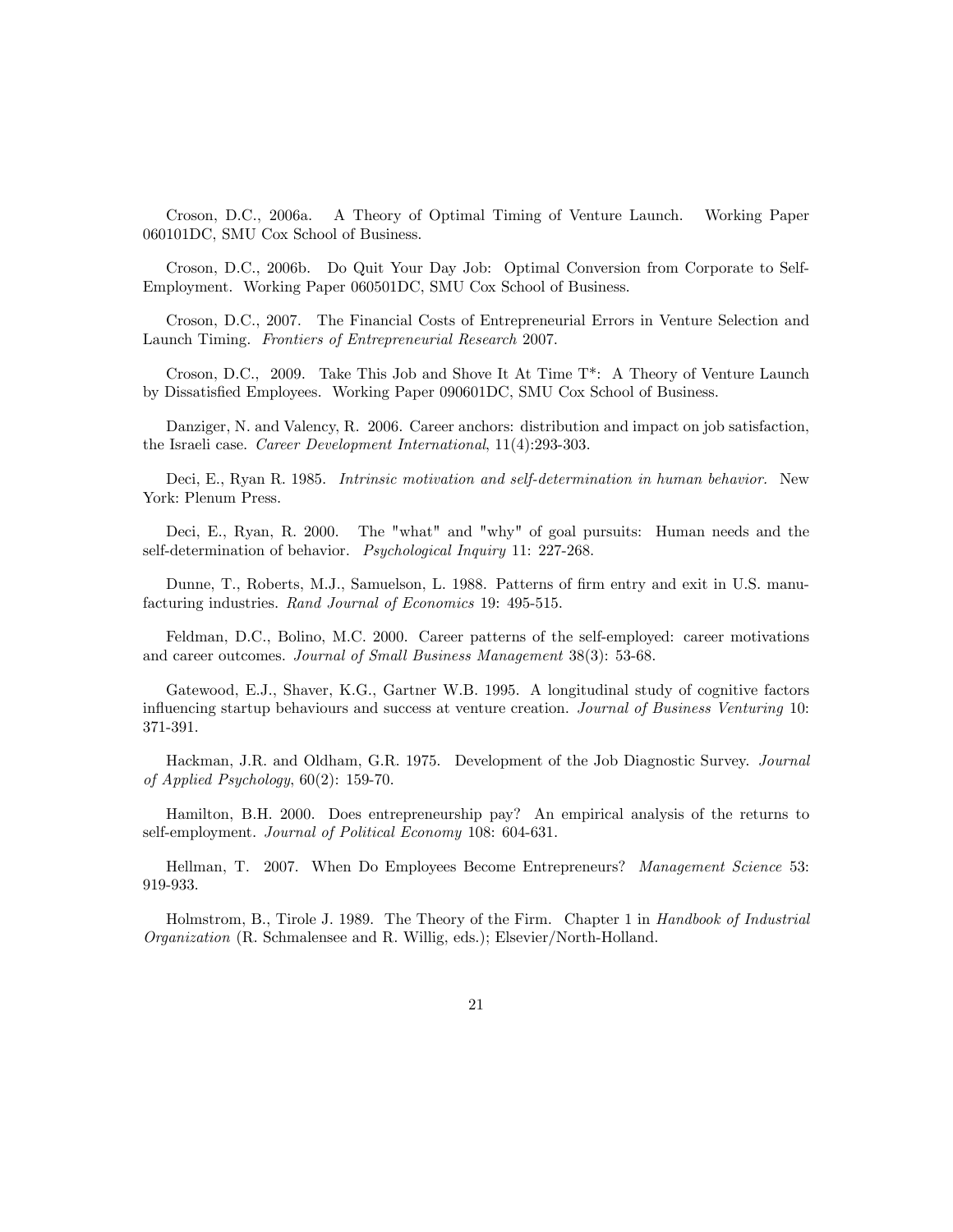Hundley, G. 2001. What and when are the self-employed more satisfied with their work? Industrial Relations (40)2: 293-316.

Kawaguchi, D. 2002. Compensating Wage Differentials among Self-Employed Workers: Evidence from Job Satisfaction Scores. Working Paper No. 568, Institute of Social and Economic Research - Osaka University.

King, Z. 2004. Career self-management: its nature, causes and consequences. Journal of Vocational Behavior, 65(1): 112-33.

Kinicki, A.J., McKee-Ryan, F.M., Schriesheim, C.A. and Carson, K.P. 2002. Assessing the construct validity of the Job Descriptive Index: a review and meta-analysis. Journal of Applied Psychology 87(1): 14-32.

Köllinger, P., Minitti, M., Schade, C. 2007. I Think I Can, I Think I Can: Overconfidence and Entrepreneurial Behavior. Journal of Economic Psychology 28(4): 502-527.

Köllinger, P., Roessler, C. 2009. Market Selection and Opportunity Costs of Entrepreneurs. Working Paper.

Kolvereid, L. 1996. Organizational employment versus self-employment reasons for career choice intentions. Entrepreneurship Theory and Practice 20(3): 23-31.

Lombard, K. 2001. Female Self-Employment and Demand for Flexible, Nonstandard Work Schedules. Economic Inquiry 39: 214-237.

Masten, S. 1988. A Legal Basis for the Firm. Journal of Law, Economics, and Organization 4: 181-198.

Quigley, N.R. and Tymon, W.G. Jr. 2006. Toward an integrated model of intrinsic motivation and career-self management. Career Development International 11(6): 522-43.

Rosen, S. 1986. The theory of equalizing differences. Ch. 12 of Orley Ashenfelter and David Card, eds., *The Handbook of Labor Economics*, vol. 1: 641-92. Elsevier Publishers.

Shane, S. 2008. The Illusions of Entrepreneurship. New Haven, CT: Yale University Press.

Shane, S., Locke E., Collins C.J. 2003. Entrepreneurial Motivation and Human Resources. Management Review 13(2): 257-280

Shane, S., Kolvereid L., P. Westehead. 1991. An exploratory examination of the reasons leading to new firm formation across country and gender. Journal of Business Venturing 6, 431-446

Simon, H.A. A Formal Theory of the Employment Relationship. Econometrica 19:3, 293-305.